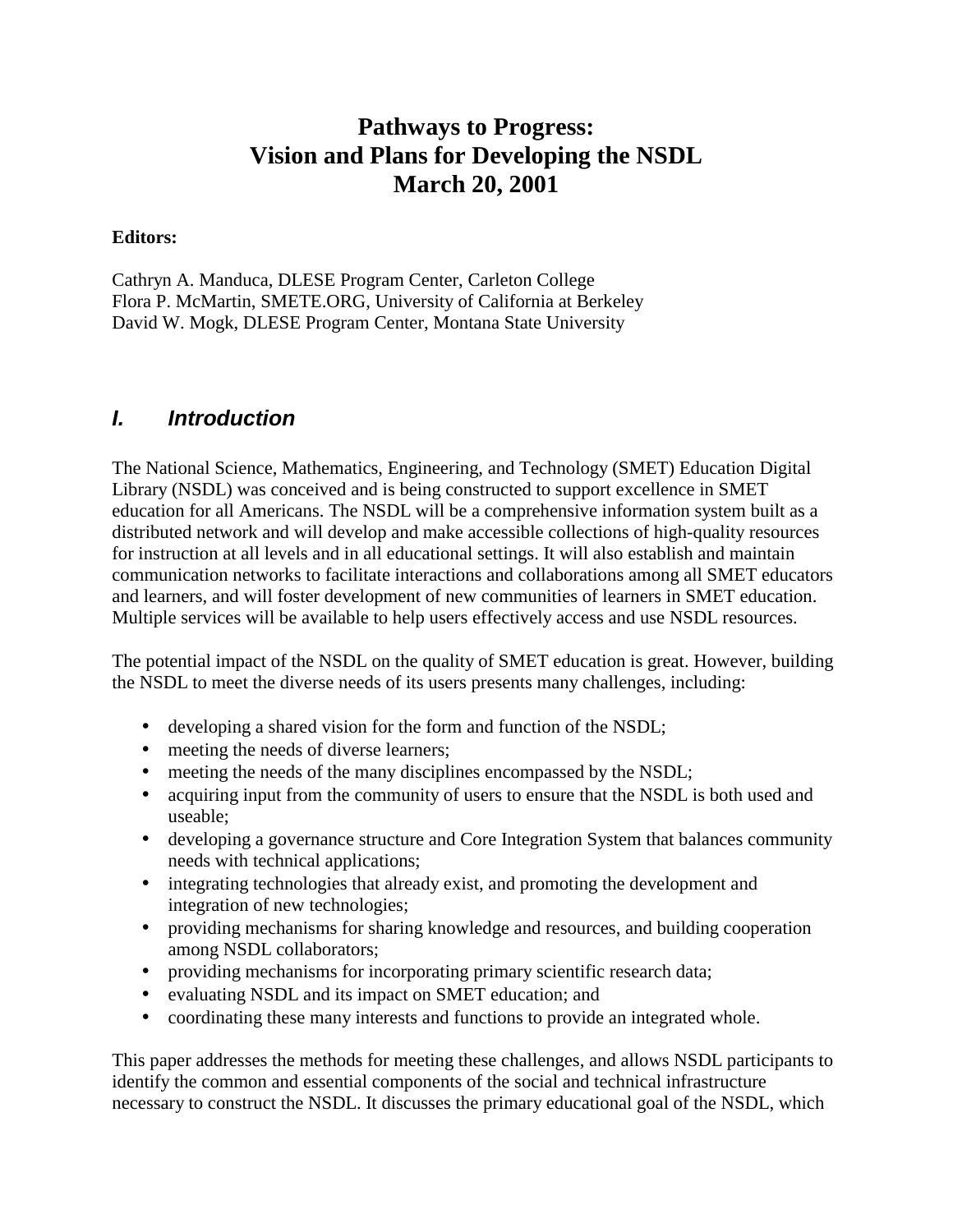is to have a measurable impact on SMET learning and educational practices in ways that are closely aligned with SMET educational reform movements. It also identifies the partners participating in the inaugural development of the NSDL and serves to formalize our own plans for the NSDL. It is further intended to engage the larger SMET community in building the NSDL by describing the needs, opportunities, vision, scope, and plans for development.

The contents of this document were derived and assembled from the contributions of the participants of various NSDL grantee meetings held during 2000/2001. First, we provide a brief review of the background of the NSDL. Next, we focus attention on those areas where there is broad consensus, namely the vision, scope, goals, and principles guiding the development of the NSDL. Next, the paper discusses two components necessary to support this collaborative effort: the governing structure and the core integration system. This is followed by a discussion of those elements of the NSDL identified as essential by the NSDL working groups. The last section is an action plan (developed by the Interim Coordinating Committee) outlining the set of activities that need to be undertaken for this collaborative effort to succeed.

## *II. Background and Overview*

The NSDL effort has emerged from the confluence of technological advances, changing educational practice, and a recognition of the fundamental importance of SMET education to our highly technological society. Today we are faced with a nation-wide call for improvement of SMET education at all levels (Project 2061, AAAS, 1989; National Science Education Standards, NRC, 1996; Shaping the Future New Expectations for Undergraduate Education in Science, Mathematics, Engineering, and Technology, NSF, 1996). Simultaneously, information technology now offers remarkable opportunities to improve learning through simulations, visualization, modeling, access to real-world scientific problems, and by enabling new collaborations, interactive learning, and alternative pedagogical approaches (NSF 98-82).

In this context, the NSDL has the potential to:

- answer calls from educators for easy access to high-quality, organized, and accessible educational resources and the tools, interfaces and other services to help them effectively use these resources (Education Teachers of Science Mathematics and Technology, NRC 2001);
- enable student-friendly access to scientific data to support learning by direct experience with the methods and processes of inquiry and discovery—the method recognized as most effective by research on learning (NSF 96-139); and
- support a new integrated community addressing the full spectrum of SMET education.

Significant progress has been made in developing technology fundamental to a successful digital library such as interoperability, authentication, persistence, and archiving functions. A substantial research base emerging from the results of the NSF Digital Library Initiative Phase I and Phase II projects is available to support the development of the NSDL. Building on these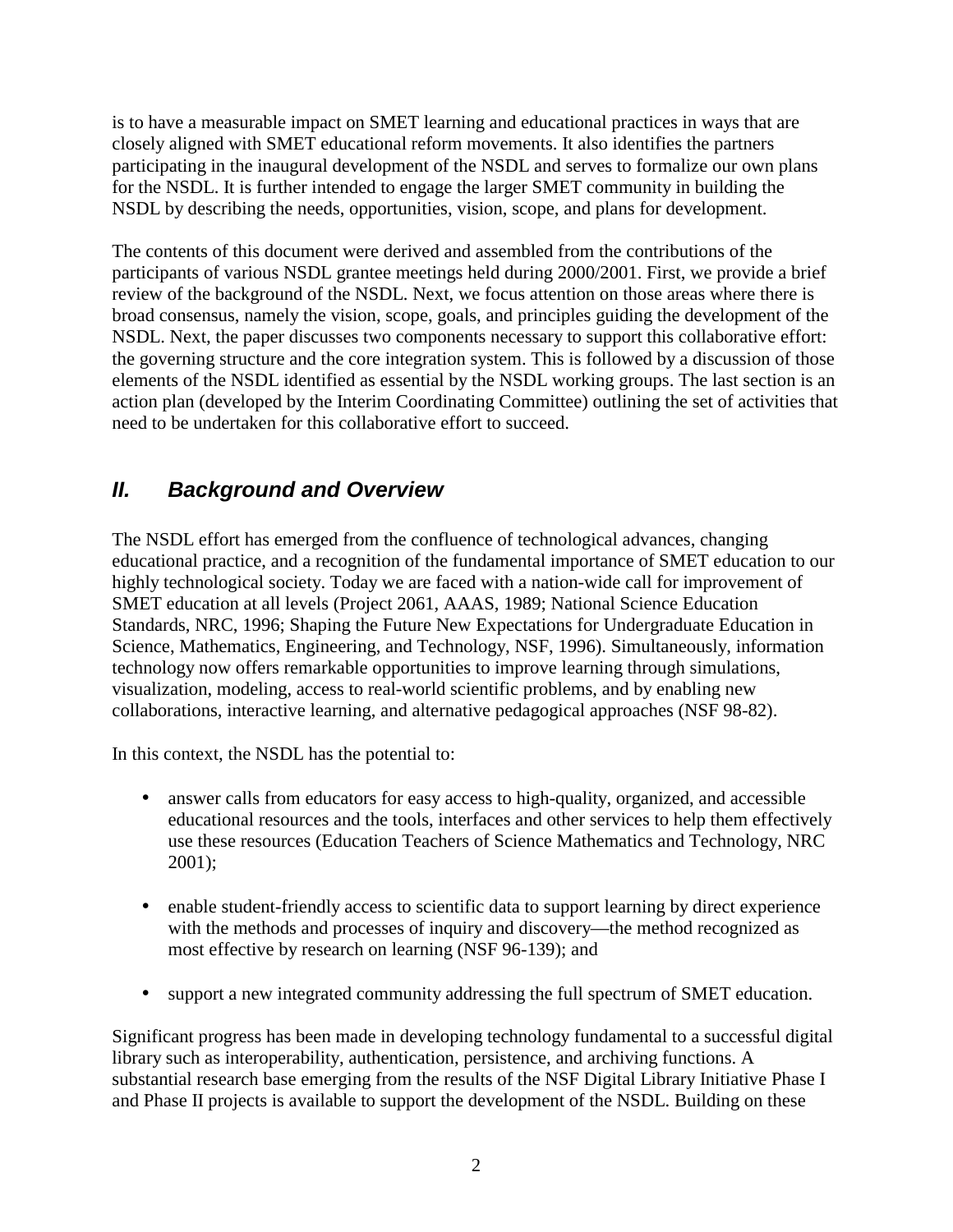bases, the National Science Foundation initiated the NSDL effort with a program solicitation (NSF 00-44) to establish an educational digital library for science, mathematics, engineering and technology:

*"To catalyze and support continual improvements in the quality of science, mathematics, engineering, and technology (SMET) education, the National Science Foundation has established the National Science, Mathematics, Engineering and Technology Education Digital Library (NSDL). The resulting digital library, a network of learning environments and resources for SMET education, will ultimately meet the needs of students and teachers at all levels—K-12, undergraduate, graduate, and lifelong learning—in both individual and collaborative settings."* 

In fall, 2000, 42 grants were awarded from this competition in four tracks: 1) Core Integration System (CIS); 2) Collections; 3) Services; and 4) Targeted Research [\(http://www.smete.org/nsdl/projects/index.html\)](http://www.smete.org/nsdl/projects/index.html). Representatives of these projects met in Washington DC on September 22-24, 2000 to lay the foundation for building the integrated NSDL. Minutes of these meetings and working group reports can be found at [www.smete.org/nsdl/workgroups/index.html.](http://www.smete.org/nsdl/workgroups/index.html) These participants met again in Boulder, Colorado on November 1-2, 2000 to continue this formative work. The outcomes of these meetings include the creation of an interim governance structure; establishment of a set of working groups to examine the issues involved in collaboratively developing the NSDL; and a commitment to produce this document to communicate the vision, goals, and plans for NSDL.

### *III. Vision and Scope*

The NSDL is a digital learning place that encourages and supports users in their efforts to create, discover, explore, and interact with the digital resources that support teaching and learning SMET education in all arenas. In this capacity, it will be a gateway to diverse digital collections of quality SMET educational content and services developed by a rich array of SMET educators. The NSDL is both a virtual and 'real' organization supporting educational partners who collaborate to provide collections of SMET educational materials, services that support the use and re-use of those materials, and collaboration among NSDL participants and users (i.e., educators; learners; scientists, mathematicians, and engineers; resource developers; and resource providers). The NSDL is organized around goals to create and enable the connections and synergies that emphasize inter- and multi-disciplinary approaches to SMET education, provide exciting new SMET educational opportunities in formal and informal educational settings, and ultimately make a positive impact on student learning.

As a digital learning place, the NSDL builds on the rich body of existing digital library research. Its technological infrastructure and architecture draw on this previous investment. By building on this technology base, the NSDL will enable a unique and innovative set of collaborations and learning tools that allow for sharing across diverse academic communities, school levels (i.e., K - 12 to higher education), and formal and informal learning situations. Perhaps its most important function will be to connect people from these diverse backgrounds and geographic locations to communities of SMET learners and learning environments. The NSDL's technology and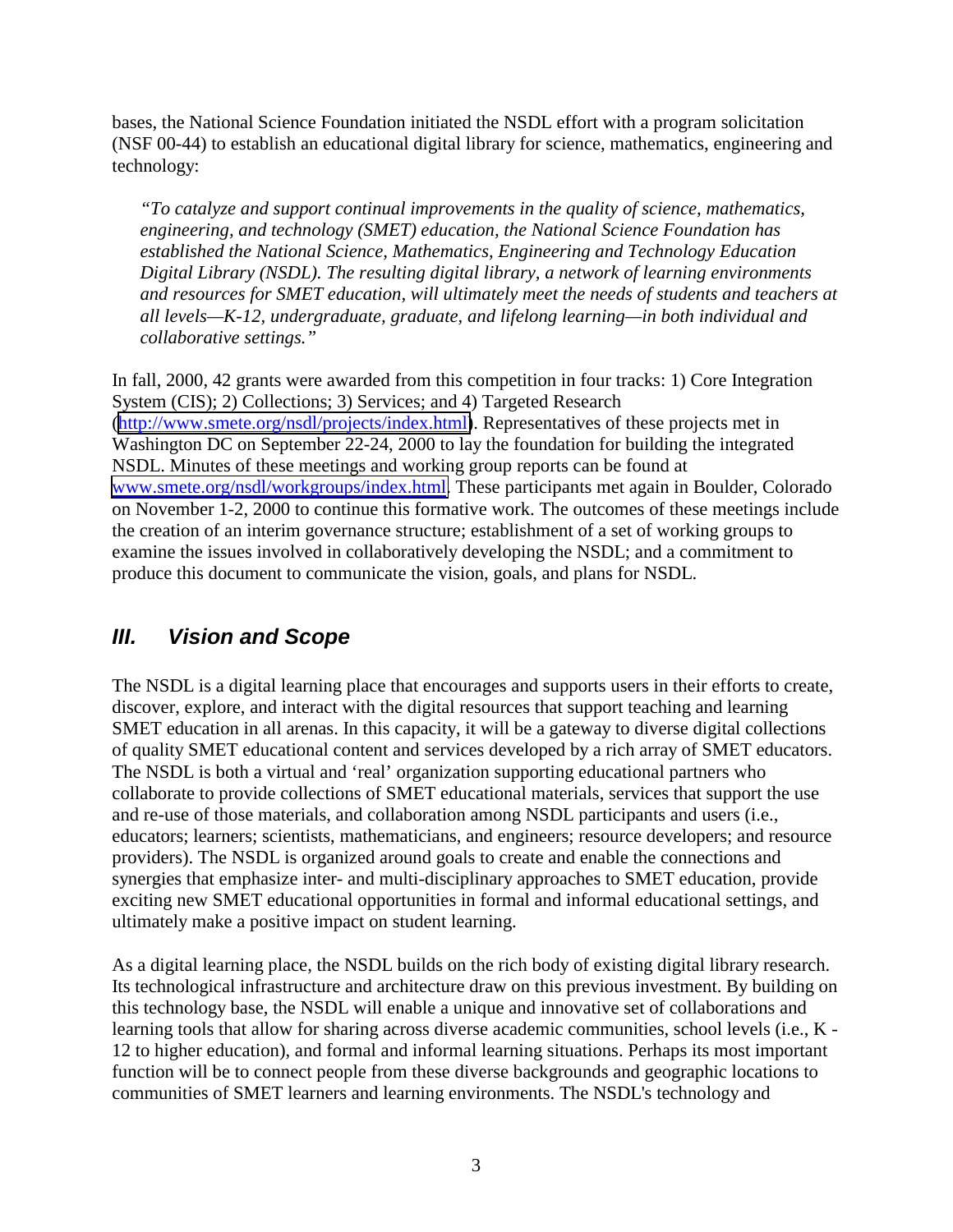architecture will be innovative in that it will be a test bed for initiating technologies that , up to now, have only been utilized in the research realm. As such, it also serves to connect researchers and educational practitioners.

# *IV. NSDL Educational Goals*

The primary educational goal of the NSDL is to increase scientific literacy for all Americans. The NSDL must support excellence in SMET education encompassing all disciplines in the physical, life, and social sciences, mathematics, and engineering and technical disciplines, and in all educational settings. The integrated delivery of resources and services to the SMET education community offers unique opportunities.

First and foremost, there is the opportunity to develop a SMET education community that is interdisciplinary. There is intrinsic value in recognizing and accentuating the connections among the knowledge bases, skills, and methodologies employed by those disciplinary communities that contribute to the NSDL. The NSDL can make a substantive contribution towards bridging current disciplinary boundaries by effectively integrating concepts, knowledge and methods across the SMET disciplines. In this way, the NSDL will create a synergistic resource that is greater than a simple collection of connected but disparate discipline-based libraries.

An opportunity also exits to seamlessly integrate SMET education at all levels, including K –12, undergraduate, graduate, professional development and informal education. The information and communication systems of the NSDL will provide a spectrum of educational opportunities for all learners – "from K to gray." Learners will be able to pursue topics of interest to any desired level of sophistication by creating learning paths reflective of their personalized needs, interests, and capabilities.

Building on these broad themes, participants at the Washington, DC and Boulder, CO meetings defined the following educational goals for the NSDL:

- *Provide quality assurance of resources in the collections.* Accuracy and validity of content must be addressed, providing at minimum the source of information, integrity of the product, and information about pedagogy.
- *Enable contextual learning*. Users of resources must have the opportunity to review each learning object in the context of its use; both objective and subjective contextual descriptions (metadata) should be included.
- *Empower critical literacy skills.* Users must be allowed to make decisions and to draw independent conclusions regarding the use and quality of materials. The contents and tools must provide opportunities for students to reason scientifically.
- *Support new pedagogical approaches.* Collections and services must embrace innovative pedagogies, e.g., active learning, as well as support more traditional pedagogical modes, e.g., lecture.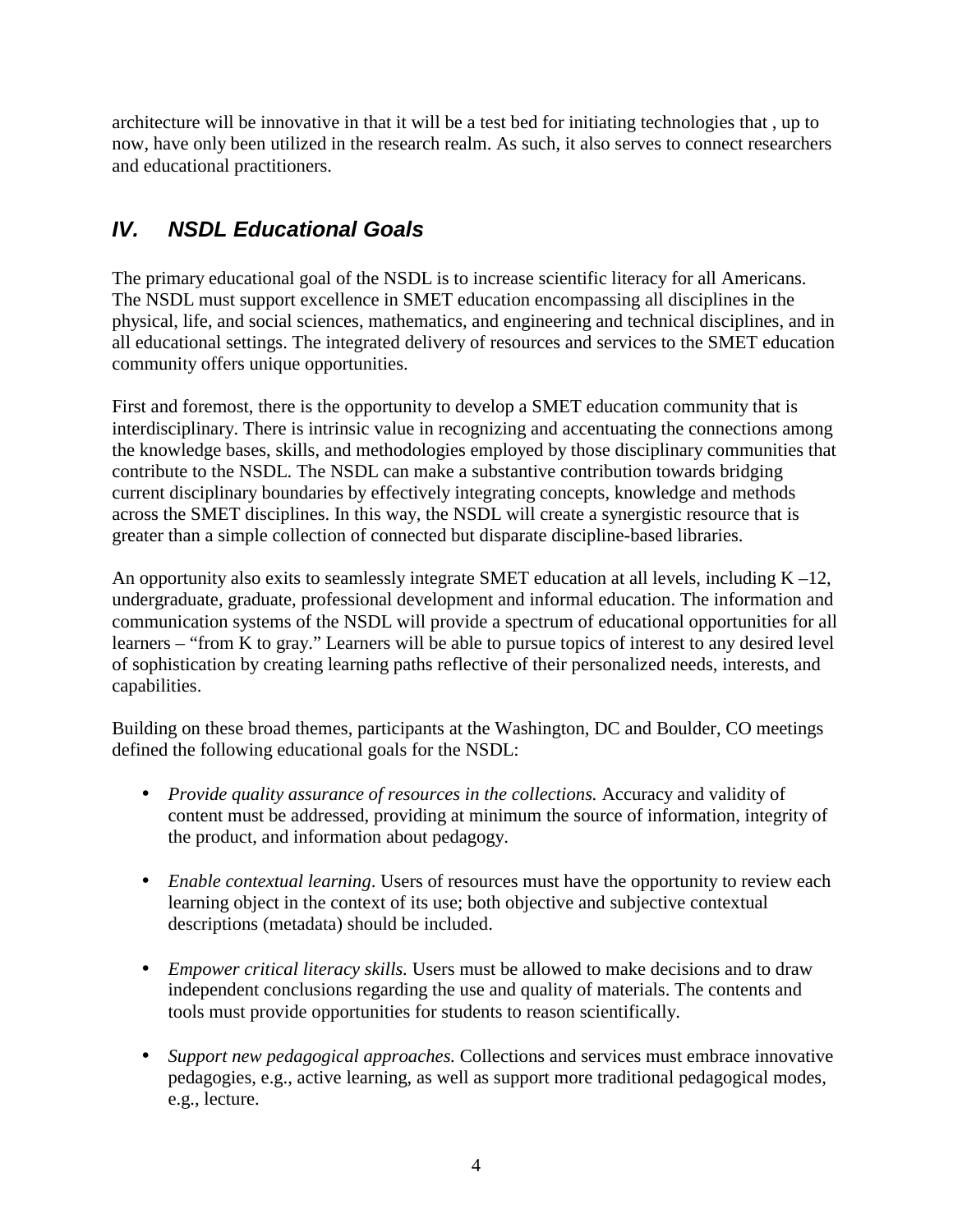- *Advance scientific knowledge and understanding*. As our scientific knowledge base expands, pedagogies associated with the library must be able to change and adapt to meet the educational challenges associated with this expansion.
- *Enable inter- and multi-disciplinary educational opportunities*. Connections between diverse subject areas in new and innovative ways must be made more effective through using digital technologies.
- *Implement the National Science Education Standards (NRC, 1996), Shaping the Future (NSF, 1996) and related SMET education reform programs*. The library must be a primary means for disseminating standards and reform efforts, as well as providing the subsequent and necessary professional development for teachers and instructors*.*
- *Support independent learning*. Learning plans must be adaptable according to personal needs, abilities, and aptitudes.
- *Support learning that is active, and that involves inquiry and discovery.* The library must provide support for current research in SMET education that calls for use of these new pedagogical methods.
- *Foster a sense of excitement about life-long learning*. Users from all walks of life must be able to look to the NSDL to be a primary resource for learning SMET.
- *Provide access for all.* The NSDL must adopt access goals associated with learning and physical disabilities, language needs, as well as needs of under-represented populations, and implement processes to meet those goals. In providing equal access for all, it must guard against creating an even broader digital divide.
- *Empower users.* Distributed services such as help desks, FAQ's, and ask-an-expert must be available to support novice users.
- *Support communities of scholars.* The NSDL must not be prescriptive in its educational mission. Recognizing that new advances in SMET education will emerge from communities of users, the NSDL must embrace an educational mission that builds upon and promotes excellence and innovation in SMET education.

### *V. Principles Underlying Development*

A coordinated effort engaging the information technology, library, SMET, and education communities is required to achieve the educational goals outlined above and to establish an integrated digital library serving the collective needs of the broad SMET educational community. SMET education is a highly complex system that is currently fragmented by both disciplines and educational levels. Robust linkages are needed to allow discovery of resources across disciplines and educational communities. In addition, tools and resources are needed to meet the varied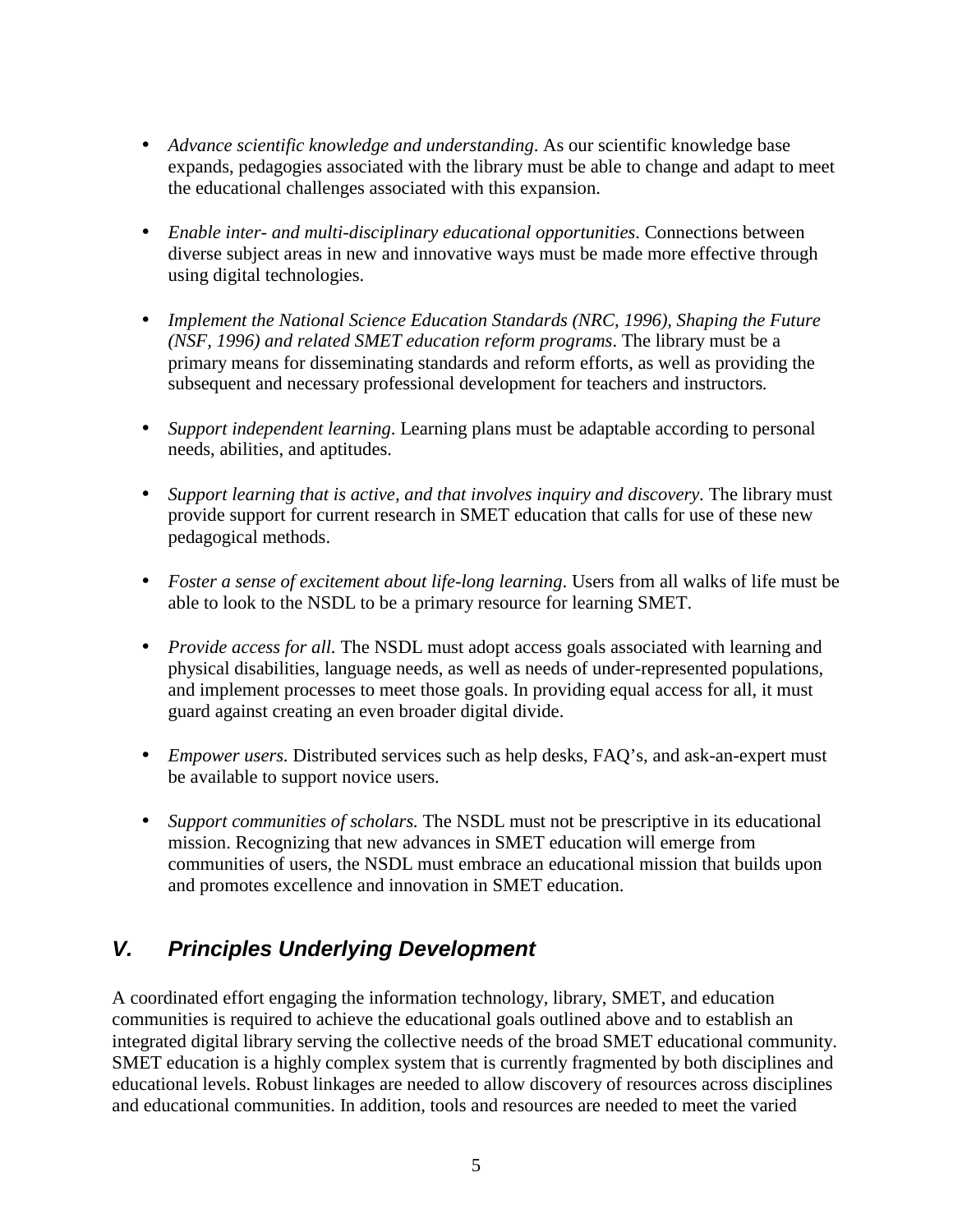needs and goals of individual learners, programs, and communities that range from integrated interdisciplinary learning to detailed, specific knowledge from a particular specialty.

No single educational or technical group has the intellectual resources required to create such a large, complex, interconnected digital resource. This challenge is increased by the need for rapid development of the NSDL to meet the immediate and changing needs of SMET education. The initial contributors to NSDL recognize the value of and need for collaboration in building the NSDL. As a group they are committed to initiating a coordinated and distributed building process to meet these challenges. This group of 42 projects forms the current core of the NSDL community that is guided by these underlying principles:

- The goal of the NSDL is to enhance, enrich and enable excellence in SMET education.
- Rapid development of the NSDL is best accomplished through a coordinated, cooperative and distributed effort.
- Our strength is in the variety of communities engaged in the NSDL. A governance structure is necessary to balance the collective needs and goals with the over-arching management of the library.
- Meeting NSDL educational and technical goals requires active interplay among the library's users, contributors and developers.
- The NSDL adds value through the human networks and other relationships among NSDL components as well as through its contents and services.
- The NSDL initiating partners share a core set of values, all of which will be reflected in the resulting digital library development.

The NSDL partners encompass a wide spectrum of talent able to address the complex technical, educational, and social problems inherent in creating this comprehensive, interdisciplinary, webbased learning resource. While this group is diverse and represents many disciplines and specialties with different approaches and goals, we share this common set of values.

- *A commitment to promoting excellence in SMET education for all learners*. NSDL is an experiment in the application of technology to learning. Of critical importance will be the application of rigorous research methods to understanding how people learn, and the effective use of information technology and learning resources.
- *A commitment to the value of sharing and to the collaborative development of the NSDL.*  Implicit in this value is the understanding that participation involves both receiving and contributing. We recognize that effective collaboration is costly in both time and money, but we strongly believe it enables results otherwise not possible.
- *A desire to create a SMET educational digital library that serves the public good*. We believe that the NSDL should serve the needs of a diverse population representing a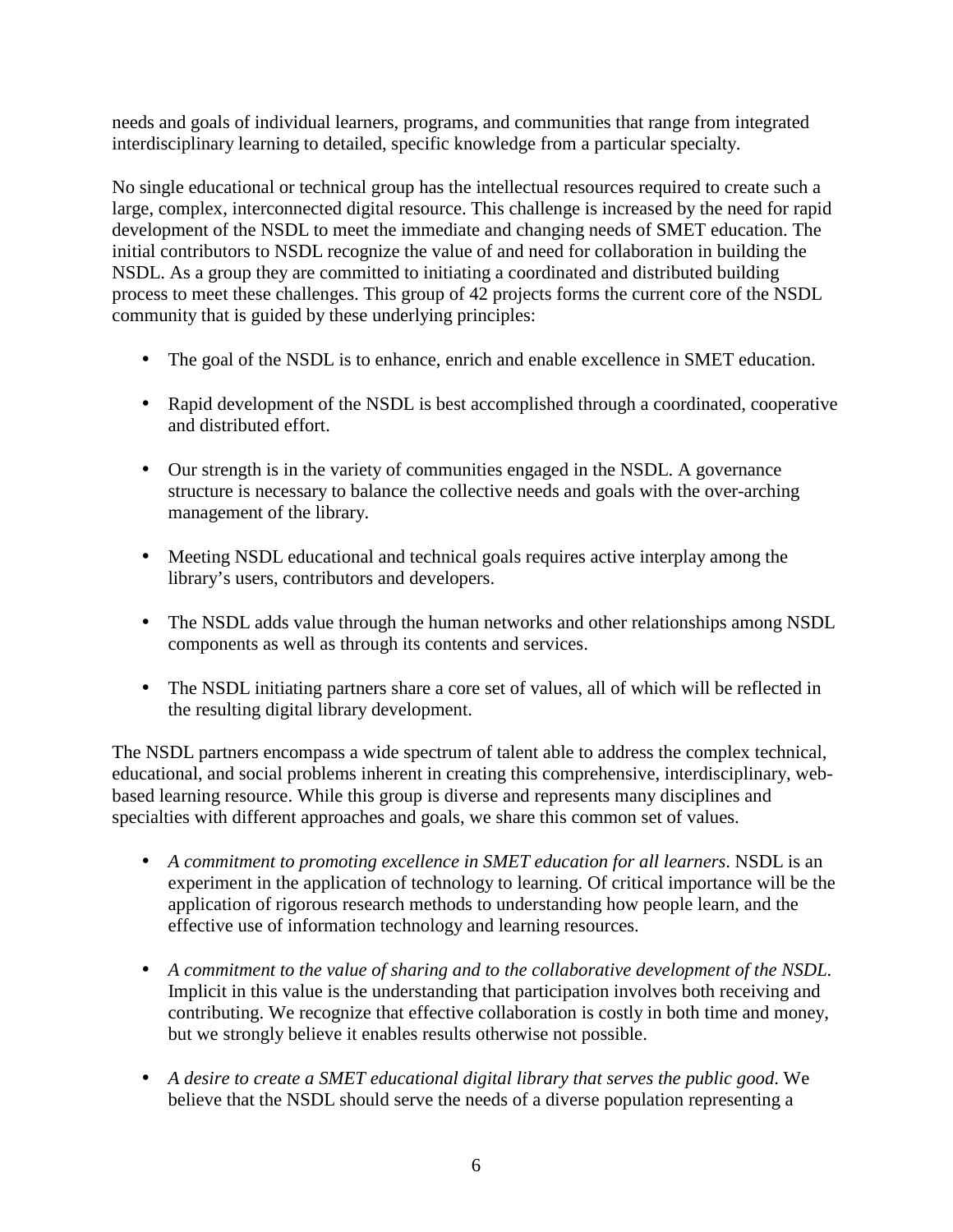variety of learning goals and needs, including those with limited access to technology. This requires that decision making focus on the needs of end users (i.e., above those of serving our own research needs or individual intellectual interests).

These commonly held values make the NSDL collaboration possible. However, even with this strong base, success is not assured. Tensions exist among and between education, technical, and research goals, as well as among the diversity of communities that the NSDL is designed to serve. A balance must be struck between uniformity and diversity. Similarly, the desire to allow individual creativity and competing approaches must be balanced by policies that enable development of a working integrated digital library. We must design a structure to assure that individual projects and communities can function autonomously to reach their own goals while enabling the benefits of working together as a NSDL community. Collaboration does not require common ownership of all things. However, to be successful, the NSDL collaboration must appear to be a coherent entity to the outside world and to its users.

Collaboration among members of the NSDL community can be made easier by developing a common culture, one in which individuals make responsible representations of what they can do, maintain a sustained commitment to the project including timely communication between meetings, and adopt a shared etiquette for communication. This commitment will greatly enhance our ability to work together. A strong set of tools for long-distance communication and effective facilitation of working groups will both simplify and enhance collaboration and should be priorities. In addition, multiple pathways to achieving goals, flexible approaches, and diverse tools can greatly relieve the tensions between individual and community needs. Robust communication mechanisms are needed to ensure input from stakeholders in the education, research and development realms. Finally, a design cycle approach can facilitate this type of decision making while allowing timely progress in development of the NSDL.

To enable collaboration and balance tensions, we have established an interim governance structure and are developing a Core Integration System (CIS). The governance structure provides a mechanism for community-based decision making and will provide guidance to the collective NSDL effort. The CIS is the interoperability mechanism that coordinates the social and technical components of the NSDL.

### *VI. Interim Governance Structure*

To guide collaboration, an interim governance structure was established by the initial awardees of NSF NSDL funding (September 2000 NSDL PI meeting, Washington DC). Three major components provide for broad based engagement of the community in guiding policy, while providing the direction needed for rapid development of the NSDL:

1. Seven working groups were established to address issues associated with the development of the library (governance; community, education and pedagogy; collections; standards; services; evaluation; and technical infrastructure). These groups have open membership and project participants and interested individuals in the NSDL community are encouraged to participate.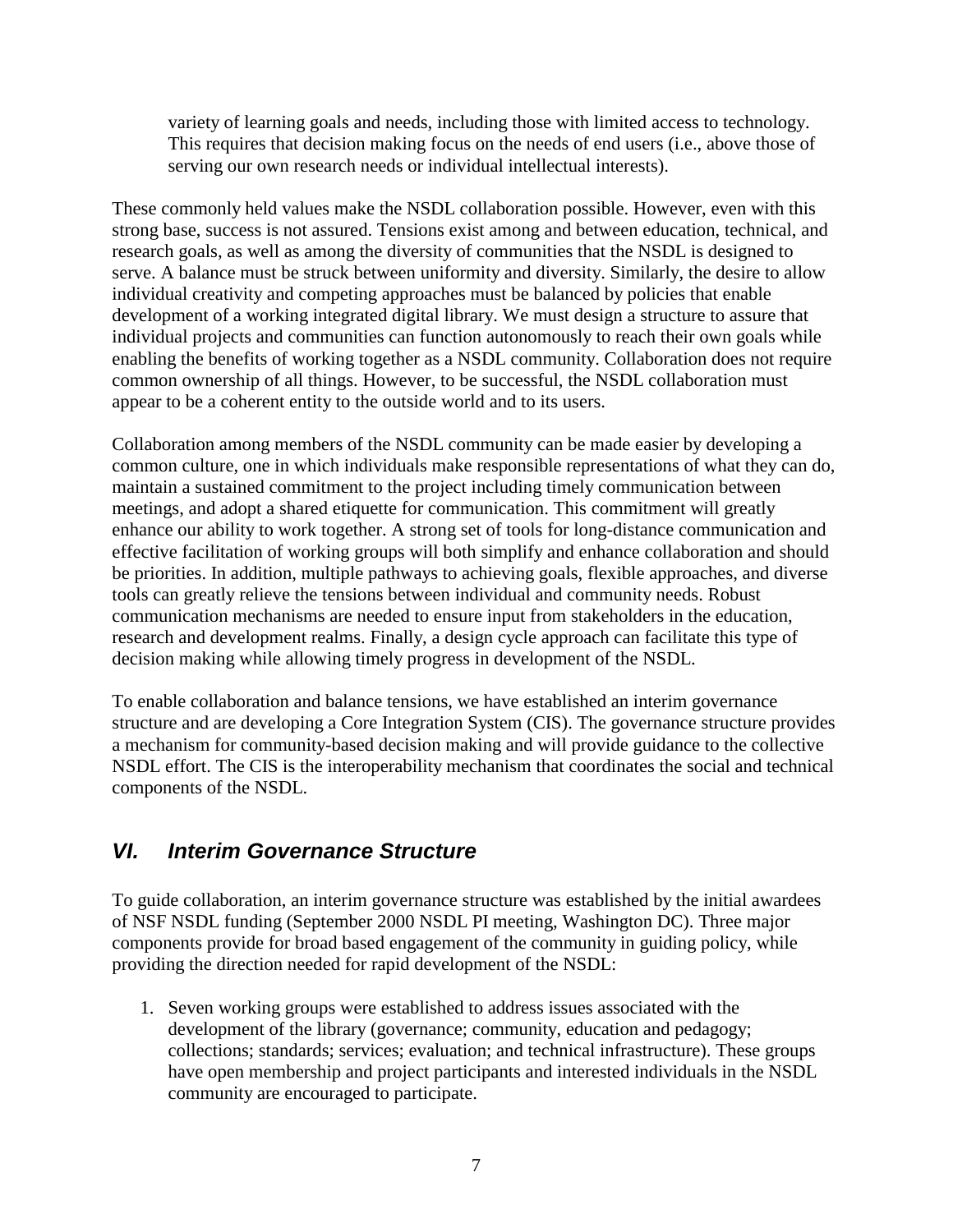- 2. An Interim Coordinating Committee (consisting of one representative from each of the CIS projects and one representative from each of the working groups excluding technical infrastructure) was established to guide cooperation among NSDL projects and, when needed, to make decisions based on broad input collected from the working groups and members at large via the NSDL community web site (www.smete.org).
- 3. A web site (www.smete.org) is being maintained to provide information, encourage participation, facilitate communication and support governance activities.

The NSDL project participants have charged the Coordinating Committee with the following responsibilities:

- provide guidance and make decisions on critical priorities and issues to enable rapid development of a working library;
- provide community input on development of the CIS;
- provide community-based prioritization of goals for the NSDL;
- balance needs and goals of different parts of the NSDL community;
- provide mechanisms for robust interaction among users, contributors and technology developers;
- develop and promote an iterative, human centered, product design process approach to building the NSDL;
- develop and maintain the community vision of the whole library and its future; and
- encourage NSDL projects and activities in directions guided by the vision.

The Coordinating Committee has met twice since its inception and has established an action plan (detailed at the end of this document) that addresses how it will accomplish these activities.

### *VII. The Core Integration System (CIS)*

The Core Integration System (CIS) is the organizational structure that enables the various existing digital libraries and allied collections and services to function with and among each other in the context of the overall NSDL. It also provides a means for emerging and developing digital libraries and collections, services, and related functions to participate in, and eventually become members of, the NSDL. This structure is necessary to support the scope of the NSDL, its vision and its educational goals. As defined in National Science, Mathematics, Engineering, and Technology Education Digital Library (NSDL) -- Program Solicitation (NSF 00-44), the purpose of the CIS is to:

*"… coordinate a distributed alliance of resource collection and service providers, and to ensure reliable and extensible access to and usability of the resulting network of learning environments and resources."* 

The CIS supports the development, implementation, operation and growth of the NSDL. As such, the CIS must be responsive to the needs of the SMET user community through integration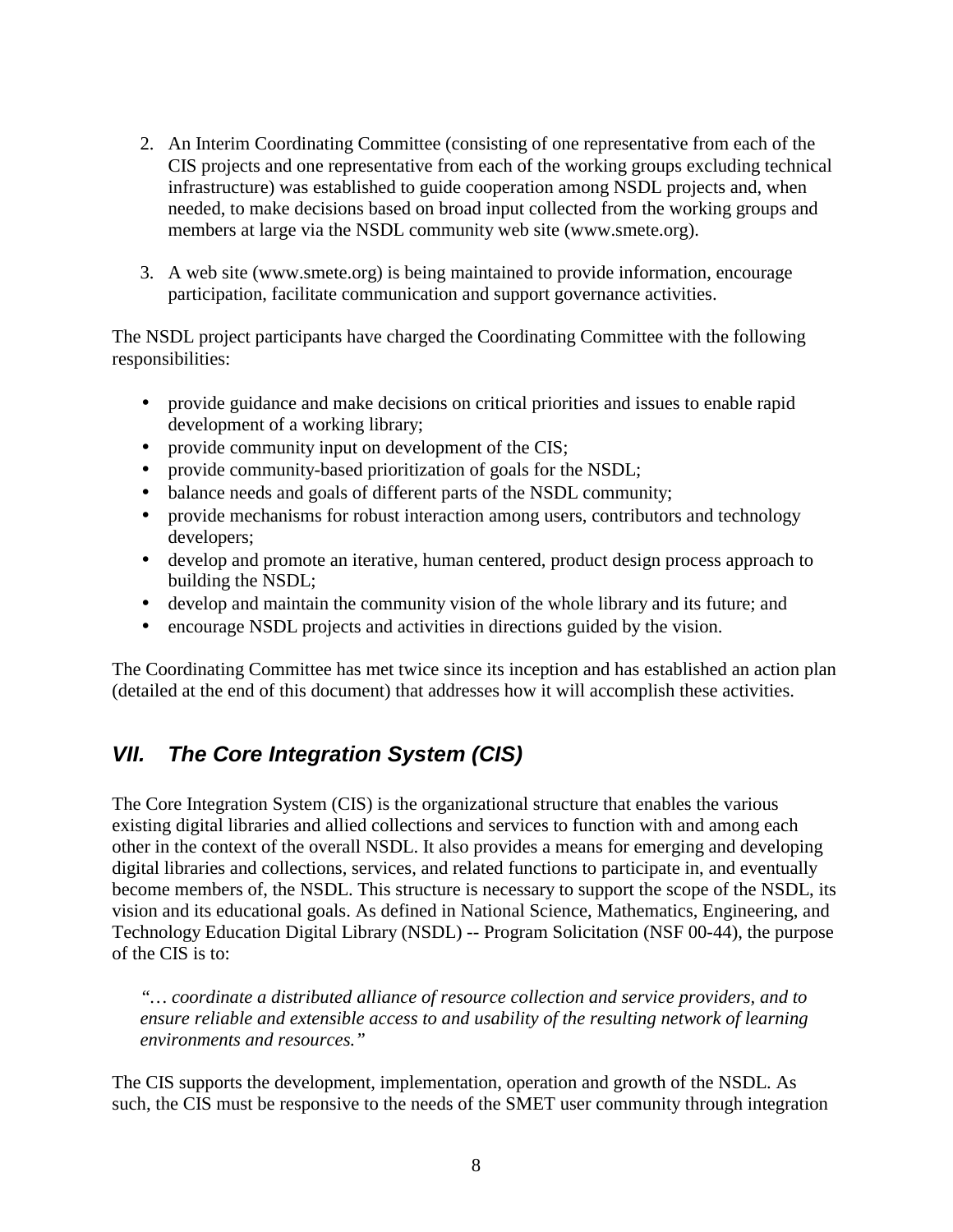of social and technical systems. Discussions among working groups, CIS partners, and the Coordinating Committee at the November, 2000 meeting in Boulder, CO identified five primary responsibilities for the CIS:

- 1. provide technical infrastructure needed for an integrated NSDL;
- 2. support community-based governance of NSDL;
- 3. support collaborative construction of NSDL;
- 4. perform and support NSDL outreach; and
- 5. enable evaluation of all aspects of NSDL.

Based on working group discussions, the Coordinating Committee and CIS partners have developed an elaboration of desired functionalities and example deliverables (Table 1). This table, which serves as a starting point for discussion, illuminates and gives shape to the meaning of the goals rather than prescribing CIS functionalities. The deliverables are intended as examples and are not comprehensive.

| Table I: CIS Requirements and Functionalities |  |
|-----------------------------------------------|--|
|-----------------------------------------------|--|

|    | <b>CIS Requirement</b> |    | <b>Functionality</b>      |                             | <b>Example deliverables</b>                      |
|----|------------------------|----|---------------------------|-----------------------------|--------------------------------------------------|
| 1. | Support the technical  |    | A. Search across multiple | 1.                          | Create centralized/normalized metadata           |
|    | requirements of the    |    | collections               |                             | harvester/repository                             |
|    | initial NSDL digital   |    |                           | 2.                          | Create specifications and reference              |
|    | library                |    |                           |                             | implementation for cross-collection queries      |
|    |                        | B. | Metadata and              | 1.                          | Negotiate agreement on the metadata for queries  |
|    |                        |    | cataloging                | 2.                          | Support Dublin Core, FGDC, IMS                   |
|    |                        |    |                           | $\mathcal{F}_{\mathcal{L}}$ | Make available tools to facilitate use of Dublin |
|    |                        |    |                           |                             | Core, FGDC, IMS                                  |
|    |                        |    |                           | 4.                          | Develop metadata extensions to pedagogical       |
|    |                        |    |                           |                             | concepts                                         |
|    |                        | С. | Content delivery          | 1.                          | Provide support for tailored portals             |
|    |                        |    |                           | 2.                          | Support a central portal with NSDL branding      |
|    |                        | D. | Rights management         | 1.                          | Develop means for constraining metadata use      |
|    |                        |    | and authentication        |                             | and re-use                                       |
|    |                        |    | across collections        | 2.                          | Create means for tracing authorship, revision,   |
|    |                        |    |                           |                             | comments, etc.                                   |
|    |                        | Е. | User access               | 1.                          | Support single 'login' service                   |
|    |                        |    |                           | 2.                          | Support authorization services                   |
|    |                        |    |                           | 3.                          | Support payment related services                 |
|    |                        |    |                           | 4.                          | Ensure services correspond to emerging privacy   |
|    |                        |    |                           |                             | standards                                        |
|    |                        | F. | Community and             | 1.                          | Support communication tools (e.g., listservs,    |
|    |                        |    | governance                |                             | threaded discussions, etc.)                      |
|    |                        |    |                           | 2.                          | Support collaboration tools                      |
|    |                        | G. | Evaluation                | 1.                          | Support aggregated data collection               |
|    |                        |    |                           | 2.                          | Report on metadata conformance to standards      |
|    |                        | Н. | <b>Traffic Management</b> | 1.                          | Provide mechanisms for replicating or caching    |
|    |                        |    |                           |                             | for NSDL collections in high demand              |
|    |                        | I. | Curation/persistence      | 1.                          | Document-change flagging service                 |
|    |                        | J. | <b>Systems</b>            | 1.                          | Provide interoperability mechanisms for          |
|    |                        |    | interoperability          |                             | information discovery, data movement, metadata   |
|    |                        |    |                           |                             | delivery                                         |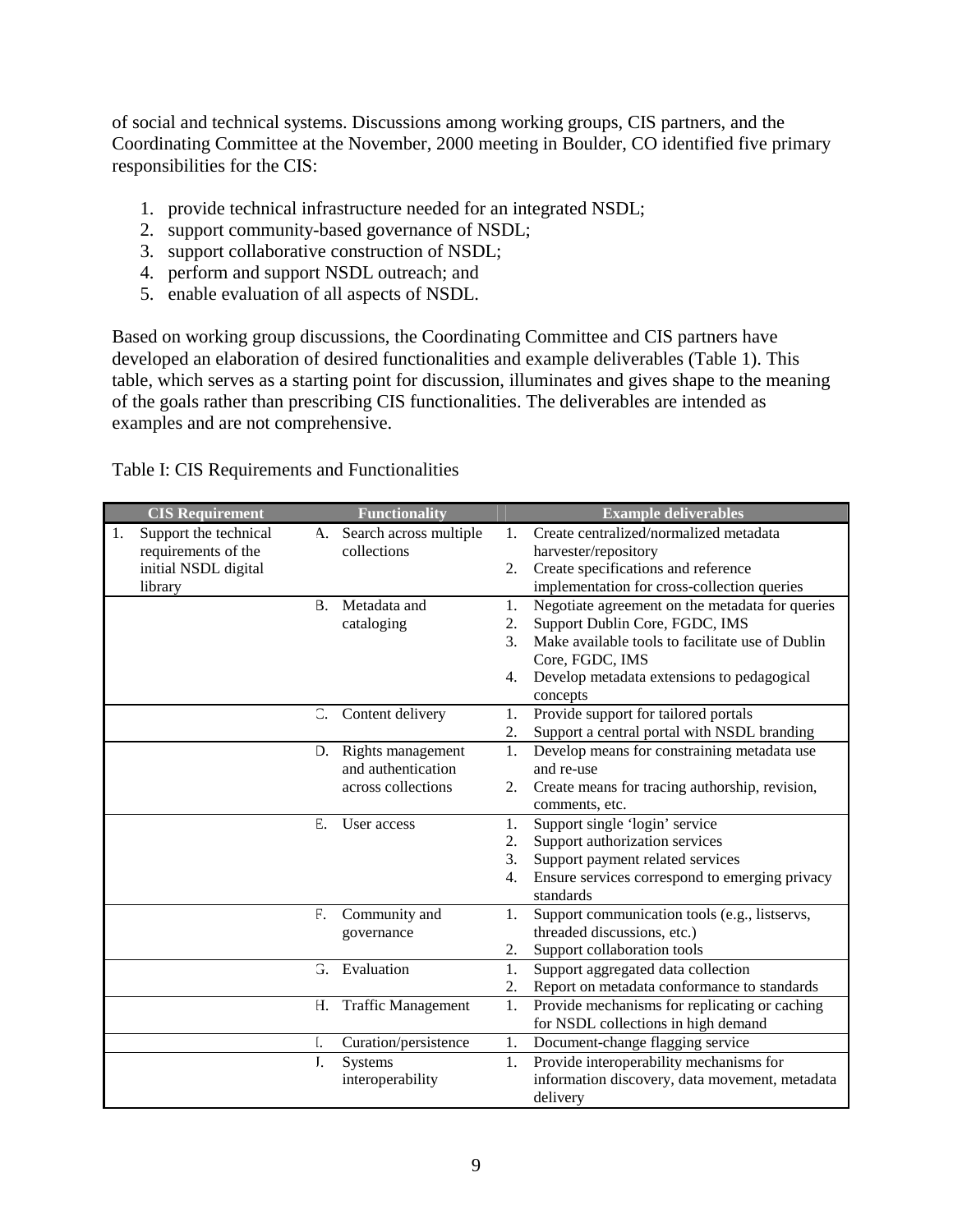|    |                          |    | K. Systems operation   | 1. | Provide statistics on performance and usage      |
|----|--------------------------|----|------------------------|----|--------------------------------------------------|
|    |                          |    | Education and          | 1. | Provide knowledge management system i.e., a      |
|    |                          |    | instruction            |    | cross-discipline thesaurus                       |
|    |                          |    |                        | 2. | Link content to pedagogical goals                |
|    |                          |    |                        | 3. | Integrate all NSF-funded service proposals       |
|    |                          |    | M. Collection building | 1. | Integrate all NSF-funded collection proposals    |
|    |                          |    |                        | 2. | Support collections tools (e.g., ingest,         |
|    |                          |    |                        |    | classification, query, protocols)                |
| 2. | Support governance       |    |                        | 1. | Develop a working, community-based               |
|    |                          |    |                        |    | governance system                                |
|    |                          |    |                        | 2. | Act as the secretariat to the governance system  |
|    |                          |    |                        | 3. | Provide administrative support to governance     |
| 3. | Support collaborative    | N. | Support/enable         | 1. | Provide support systems for collection-inclusion |
|    | construction of NSDL     |    | independent efforts    | 2. | Provide support systems for service              |
|    |                          |    | that build on the core |    | creation/provision                               |
|    |                          |    |                        | 3. | Create and support a collection-builders starter |
|    |                          |    |                        |    | kit                                              |
|    |                          |    |                        | 4. | Coordinate and implement workshops and           |
|    |                          |    |                        |    | conferences                                      |
|    |                          | 0. | Support advancement    | 1. | Sponsor a specific community-college initiative  |
|    |                          |    | of independent         | 2. | Coordinate agency commitments to link with       |
|    |                          |    | strategic initiatives  |    | <b>NSDL</b>                                      |
| 4. | Perform and support      |    |                        | 1. | Engage new collections to fill identified gaps   |
|    | NSDL outreach            |    |                        | 2. | Encourage new agendas                            |
|    |                          |    |                        | 3. | Implement marketing strategy                     |
| 5. | Enable evaluation of all |    |                        | 1. | Devise and implement framework for collection    |
|    | aspects of the NSDL      |    |                        |    | of evaluation                                    |
|    |                          |    |                        | 2. | Provide collection baseline and comparative data |
|    |                          |    |                        |    | sets                                             |

In addition, the CIS must assume fiduciary responsibilities for the maintenance and operation of central functions, address intellectual property rights issues, and engage in long-term business planning. Start-up costs will be substantial, and marketing/outreach strategies will have to be rapidly implemented. In addition, NSDL must be positioned to take advantage of new opportunities and strategic liaisons with interested partners.

The CIS is not the NSDL. It is the mechanism that supports the NSDL's vision, mission, and goals by creating and maintaining a framework that integrates and links its member collections and services.

### *VIII. Summary of the Working Group Reports*

[Complete working group reports are available on the web at www.smete.org]

#### **A. GOVERNANCE**

The governance structure is the "glue" that ensures that the NSDL functions as a whole greater than its parts. It provides leadership while consistently monitoring the environment to identify best practices, promoting interoperability, ensuring persistence, and envisioning new directions.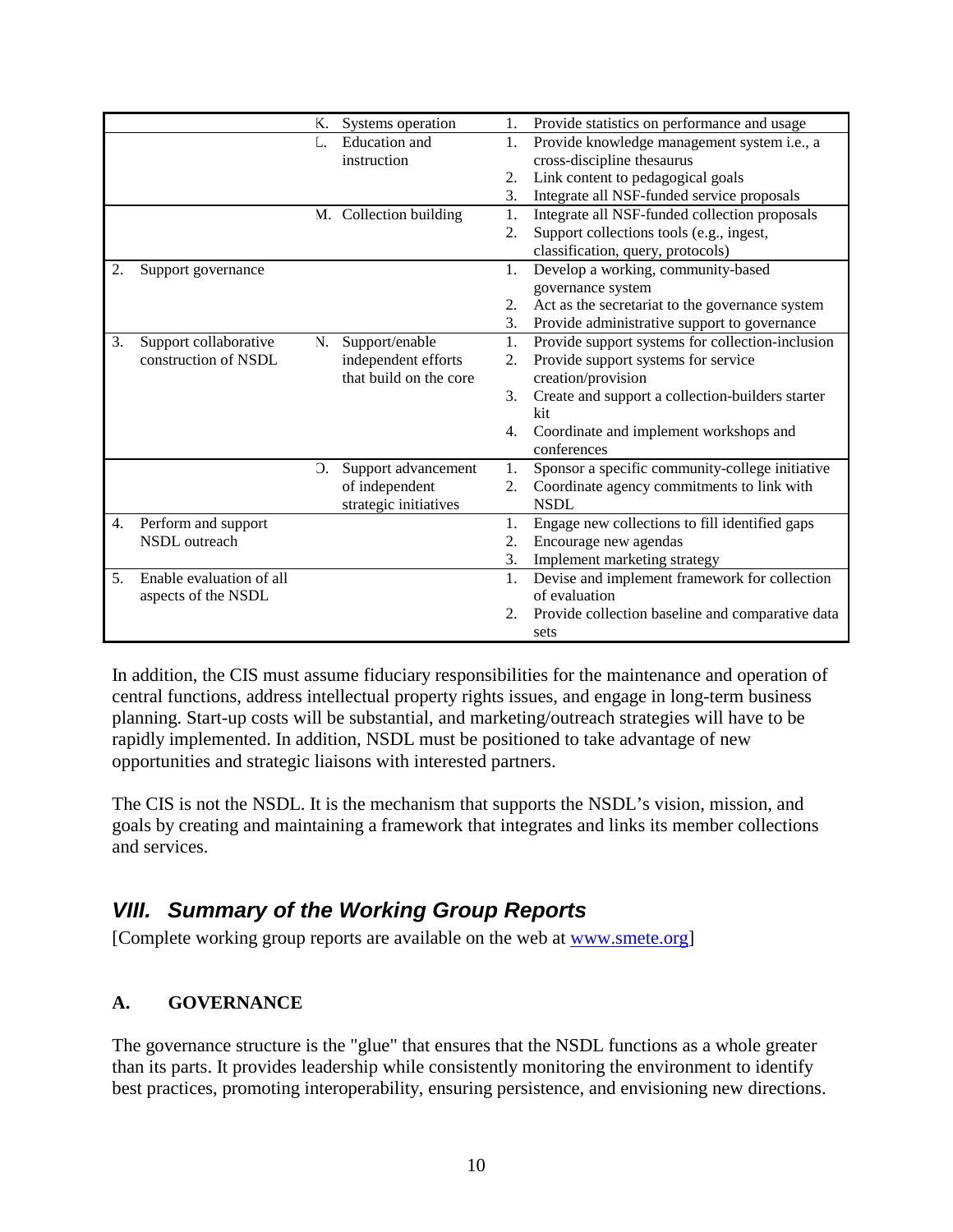The governance structure must allow for inclusion, representation, and empowerment of all groups willing to contribute to the overall mission of the NSDL.

A strong governance structure is essential to the success of the NSDL because it:

- enables coordination and collaboration between NSDL member entities and creates the public sphere where users can find their voice in the development of this public resource;
- can help balance educational and technological library goals and the interests of various components of the library (technology, education, collections, and services);
- provides the central entity that can be charged to maintain the vision of the whole library and its future, and that encourages the development of the NSDL based on this vision;
- creates opportunities for member entities to share resources to solve a problem (or by targeting new resources to members for this purpose);
- shortens the time between the recognition of a problem or opportunity and an effective response;
- enables evaluation of the entire NSDL and its impact on learning;
- establishes the structure required to secure persistence and stability for the NSDL as a recognizable institution;
- lays the foundation for the financial and legal transactions necessary for the NSDL to function as an institution; and
- provides a collective voice for the NSDL community representing its goals, accomplishments, needs and vision.

This need for cooperation raises both social and technical challenges. The Governance Working Group is focused on developing a structure for cooperation, coordination, and decision-making among the project participants, both for the short term of the currently funded projects as well as the long term for the on-going NSDL.

In the longer term, governance must be capable of:

- dealing with the diversity of communities participating in the NSDL—with the explicit recognition of the needs of multiple users and with contributors that will not all be NSF funded;
- coping with rapid changes in the technological infrastructure and predicted growth; and
- meeting the financial and legal issues that are implied by the existence of any formal institution.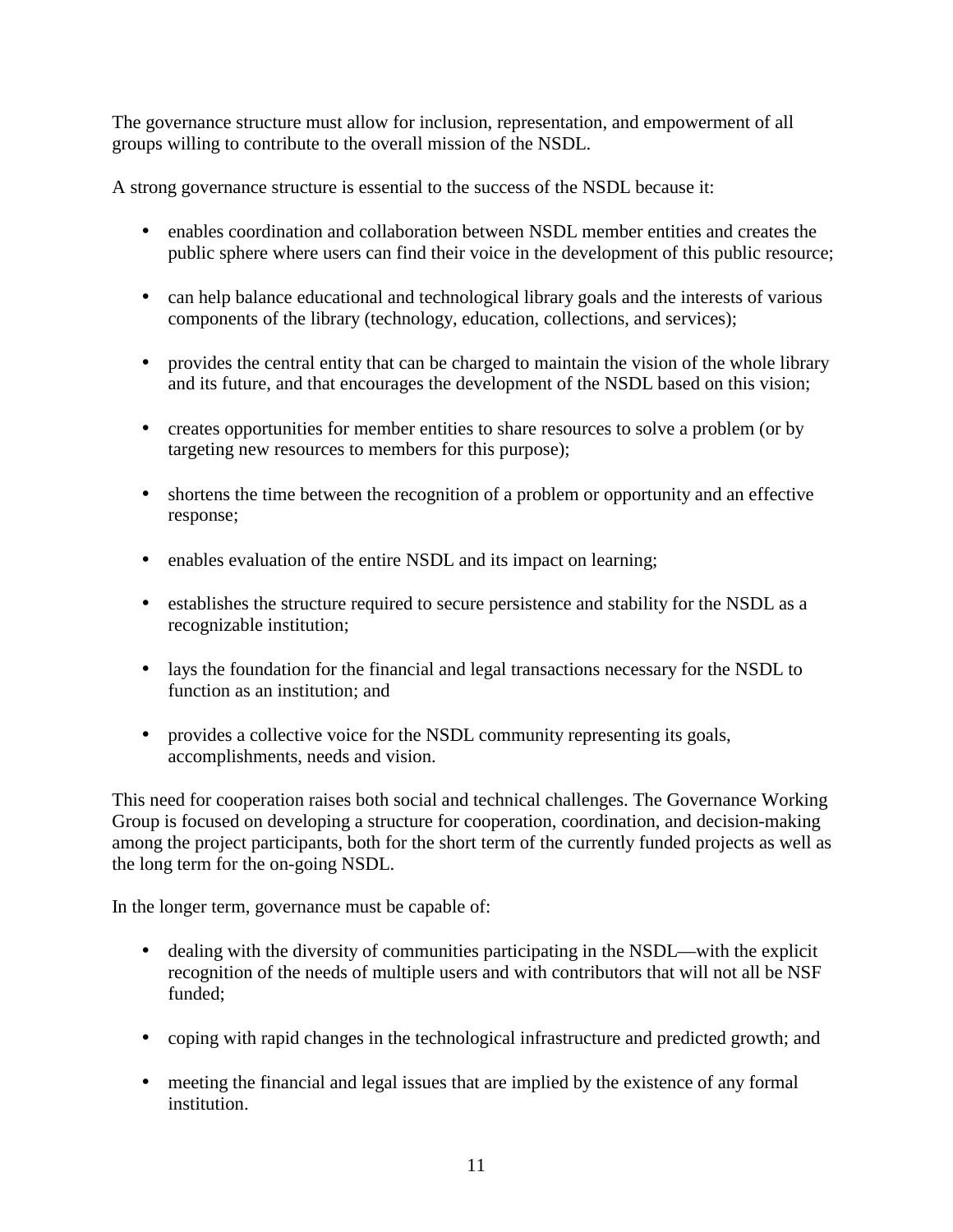Key values in the governance model proposed are:

- federation and interoperability;
- participatory collaboration; and
- flexibility and responsiveness as needed to allow NSDL to evolve in a rapidly changing, dynamic environment.

The interim governance structure described above was adopted by the initial awardees of NSDL funding. The intention is for the interim governance structure to exist for the next year. In the second year, a longer-term structure will be established. Recognition was given to the fact that the structure might also change as the result of a new CIS funding in 2001.

 [Mu](http://www.smete.org/)ltiple elements were identified as key to the development of a long-term governance model:

- identify stakeholders in terms of existing groups and people;
- formalize categories of membership listing rights and obligations (benefits/costs);
- develop a vision and mission based on stakeholder requirements;
- establish form of governance that appropriately balances interests;
- devise and codify defining elements in a constitution and details in a set of bylaws; and
- determine appropriate legal entity(s) to accomplish existing goals.

#### **B. COMMUNITY, EDUCATION AND PEDAGOGY**

The NSDL will include numerous intersecting communities working together towards the common goal of excellence in SMET education. Each community will contribute the knowledge base, methodologies and related resources that distinguish these many fields of scholarship. There is great strength in the diversity in the resources of existing communities, and these selfdefined communities will be encouraged to do what each "does best" in the NSDL framework. In addition, new digital technologies will allow, and even require, building of new communities not heretofore possible, or re-purposing of existing communities to best adapt to and utilize new technologies as they materialize. Tremendous value accrues to the overall enterprise through the synergistic relations and connections between and among these self-defined and self-organized groups. The technical and social infrastructure of the NSDL must recognize and value the attributes that are intrinsic to communities that already exist. At the same time, the communication networks afforded by the NSDL make it possible (and desirable) for connections to be made, and relationships established, to form new types of communities among contributors to and users of the NSDL. The NSDL must be positioned to simultaneously address the current needs and interests of existing communities, and to be flexible enough to anticipate and respond to the emerging needs of new communities.

A community is required because there is a critical need for people to rapidly and reliably learn and use new knowledge, which can no longer be achieved and sustained by traditional mechanisms. A community can meet this need by providing and sustaining teaching-learning resources for education. To build a NSDL that is both useful and used, it is essential that the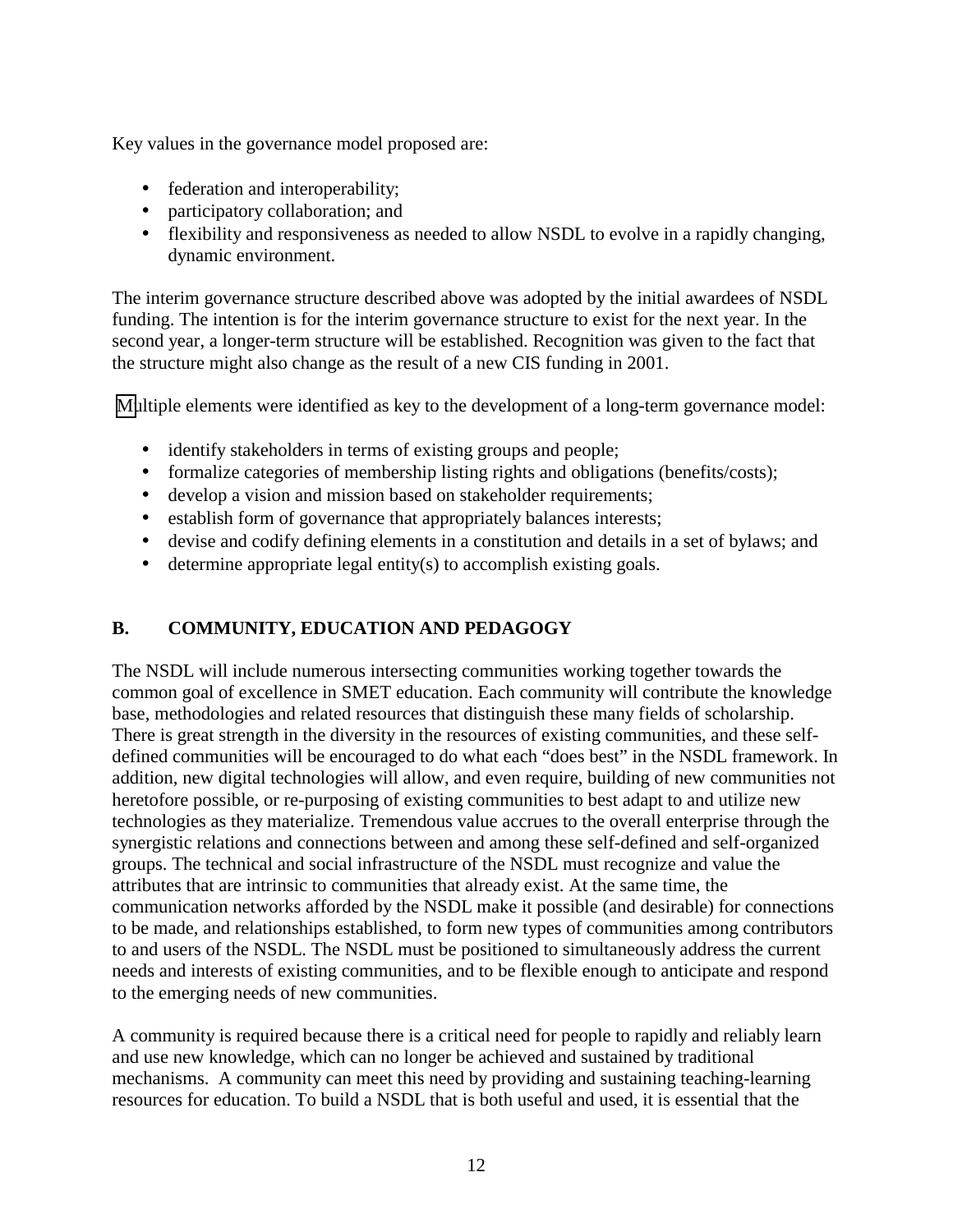voices of all communities be heard when developing technical and social infrastructures. Community input is required to plan and develop the resources, tools, interfaces, and communication networks that will support SMET education for all. In addition, NSDL must actively support sharing between and among its diverse communities, provide the opportunity for new communities to emerge, and to help communities discover connections and establish relations for the benefit of all.

This community, simply stated, comprises all interested parties concerned about, and committed to, improving SMET education at all levels. The NSDL community is an aggregate of many existing and intersecting communities, including:

- disciplinary groups;
- educational groups;
- technology and information science groups;
- special interest groups (e.g., policy makers, journalists, commercial sector); and
- learners of all kinds—students and citizens-at-large.

This concept of the NSDL is now possible because of the convergence of a) the public's demand for improvement of science education; b) technological advances that afford low cost and easy access to powerful, asynchronous communication and information management tools that enable people to create and sustain diverse communities; and c) the resolve of federal agencies to support research and development in this area (e.g., the Digital Library Initiative). There is the immediate, practical benefit that the NSDL offers in support of SMET education through the development of collections of educational resources, sharing of "best practices," establishment of communication networks, and in the development of other services. In addition, the NSDL provides a framework to support SMET education in two important new dimensions: horizontal and vertical integration of SMET education across all disciplines and at all levels (and venues) of instruction.

The NSDL provides opportunities to develop a new SMET education community that is interdisciplinary in nature. There is intrinsic value in recognizing and accentuating the connections among the knowledge bases, skills, and methodologies employed by the contributing disciplinary communities. The NSDL can make a substantive contribution towards bridging current disciplinary boundaries. A NSDL that effectively integrates concepts, knowledge and methods across the SMET disciplines will be a much greater resource than a collection of discipline-specific libraries.

The NSDL also provides opportunities to integrate K-16 and informal education. The information and communication systems of the NSDL will provide a spectrum of educational opportunities for all learners—"from K to gray." Individualized learning paths will become possible in response to personalized needs, interests, and capabilities. Learners will be able to pursue topics of interest to any desired level of sophistication. To realize this goal will require contributions and cooperation from many diverse communities—providers of content (e.g. researchers), developers of instructional materials, instructors, and learners themselves.

And, the NSDL can foster new types of relationships: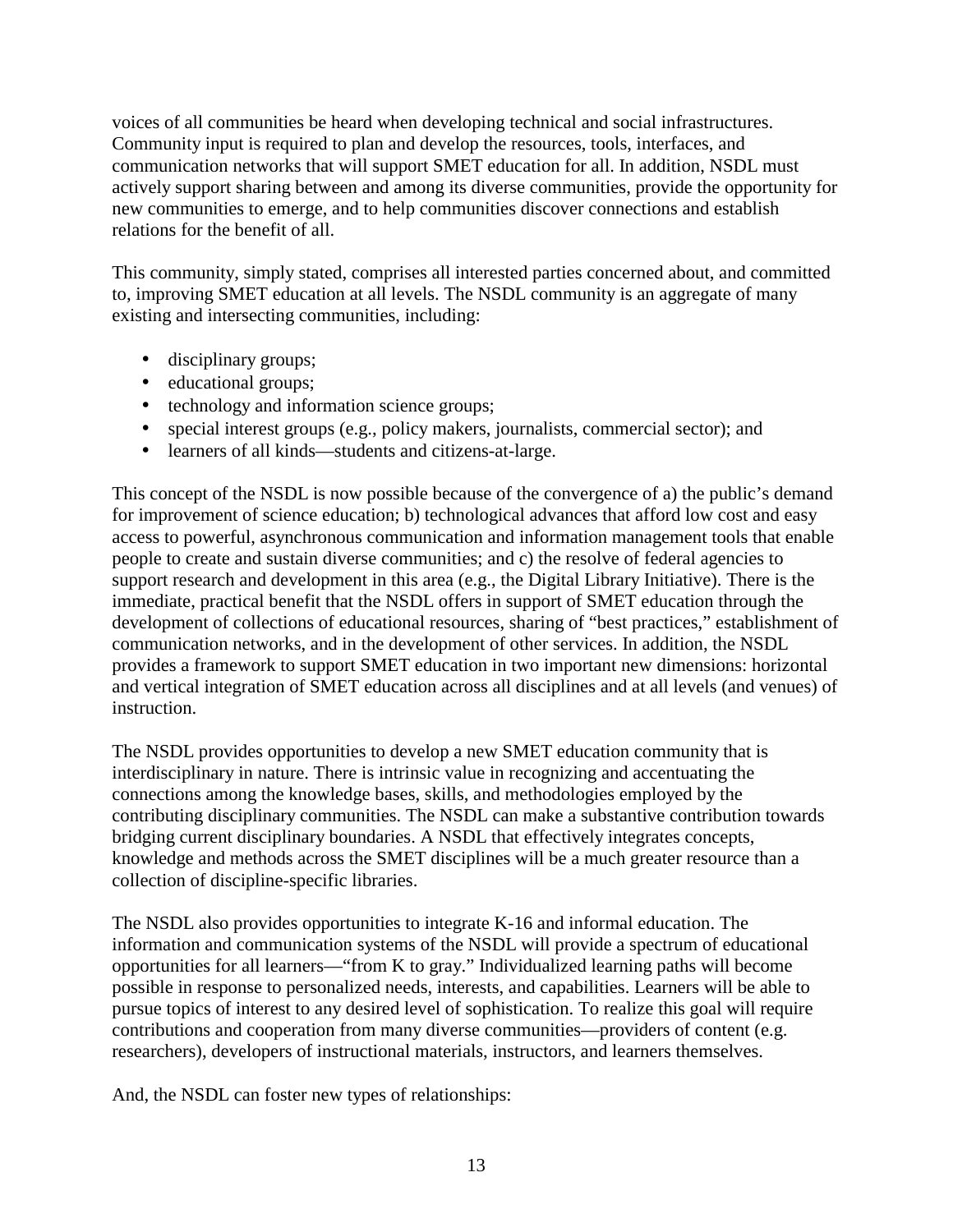- between teachers and students (e.g., through the development of tools to promote and support robust and persistent communication and collaboration);
- between teachers and content authors (e.g., through the development of tools to enable teachers to communicate instructional/content needs and for content authors to communicate with teachers to better understand their instructional needs);
- between students and content authors (e.g., tools to enable students to communicate instructional/content needs and to enable content authors to communicate with students about instructional needs);
- between teachers and the NSDL (e.g., tools to enable teacher annotation of content, from a particular community/cultural perspective and that enable teachers to assemble instruction from existing learning objects, annotate, and submit as new collection item);
- between students and the NSDL (e.g., tools to enable student annotation of content, from a particular community/cultural perspective and to enable student personalization of content);
- between content authors and the NSDL (e.g., mechanisms and incentives for content authors to develop and distribute new instructional resources to broad audiences through the NSDL, with benefits accruing to the NSDL by accessing new instructional resources and attendant technologies).

The technological advances in communication and coordination also enable new types of communal relationships to meet educational goals:

- content developers can be the teachers and students themselves due to the access and usability of development tools and the ease of reusing, re-purposing, reintegrating, and revising existing digital materials;
- cooperative participation in the development and design of the digital teaching-learning resources allows for full participation of diverse populations in the educational process;
- asynchronous access to content enables teachers and learners to learn and teach at the pace needed to optimize learning opportunities. It is now possible to develop personalized learning plans according to the needs, opportunities, and challenges of all students and teachers;
- the remaining physical and economic constraints have minimal impact on the ability to access vast amounts of digital materials related to both content and pedagogy;
- interactive multimedia content (vs. static text and pictures) enable students and teachers to integrate critical thinking pedagogy (supporting problem solving, inquiry, and discovery) into the content rather than making it an optional add-on to the content, and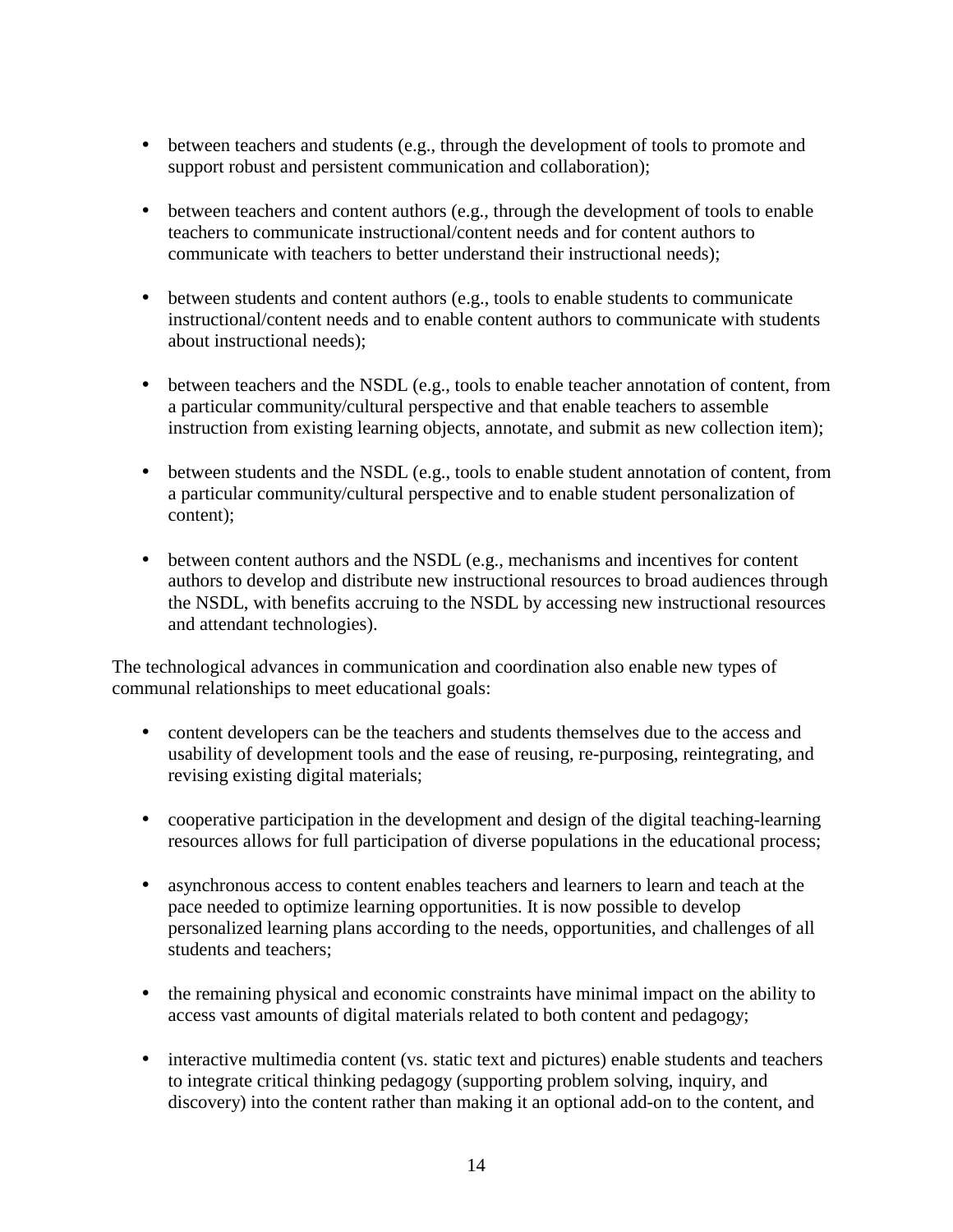instructional materials may be utilized in a non-linear fashion to meet personal and local needs, and to create and take advantage of the "teachable moment";

• user-friendly, accessible tools (computers and printers) translate digital materials into customized printed materials that in turn can be integrated into traditional teachinglearning-administrative practices. Consequently, teachers can update their curriculum and pedagogy in a timely, inexpensive, and customized ways to serve the learning needs of their students.

To build a NSDL that is both useful and used, it is essential that the community voice be heard to develop supporting technical and social infrastructures. Community input is required to plan and develop the resources, tools, interfaces, and communication networks that will support SMET education for all. In addition, NSDL must actively support sharing between and among its diverse communities, provide the opportunity for new communities to emerge, and to help communities discover connections and establish relations for the benefit of all.

### **C. COLLECTIONS**

Collections, the content that people use, are central to the existence, utility and reputation of digital libraries. Collaboration with the Services, Standards and Technology Working Groups are key to building usable collections. Quality collections, metadata and associated services, which enable the formation of dynamic learning communities, will establish the fundamental identity of the NSDL.

Any collection may be considered for inclusion in the NSDL that meets the following broad filters:

- relevance to any aspect of science, mathematics, engineering, and technology education;
- conforms to NSDL Intellectual Property Policy (to be developed); and
- basic integrity filter (e.g., no blatant errors of fact; no blatant political, religious, or commercial message; no blatant technical failures of the digital resource).

Collections of digital materials that meet the broad filters above will reflect several different types of collections, including:

- *Federated Collections* (e.g.,DLESE and SMETE.ORG). In this type of collection, the conventional approach to interoperability is for a group of organizations to agree that their services will be built to certain specifications (which are often selected from formal standards).
- *Harvested Collections*. Each digital library makes minimal metadata about its collections available in a simple exchange format. This metadata can be accumulated by members of the federation and built into services such as information discovery or reference linking.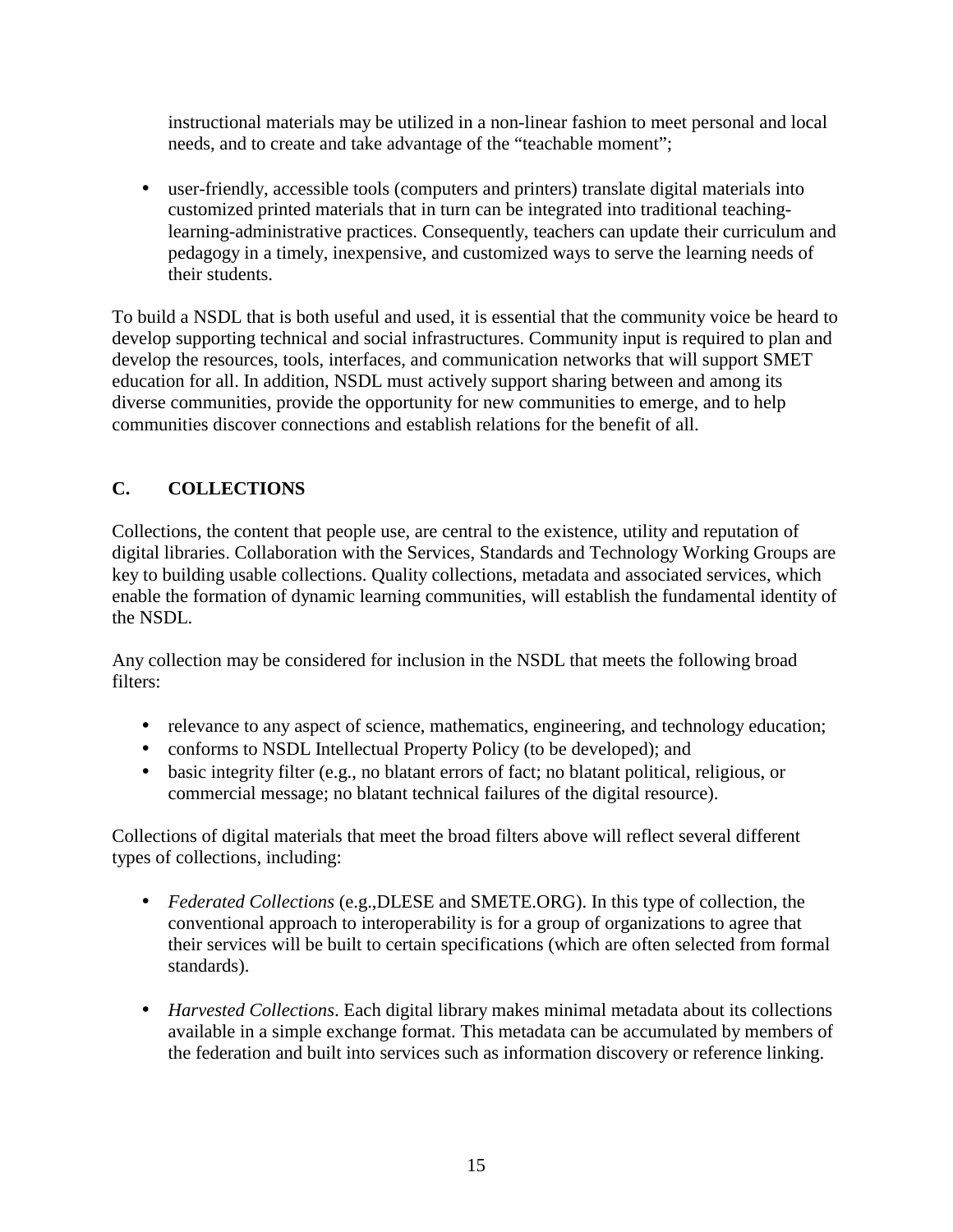- *Gathered Collections*. Each digital library makes minimal metadata about its collections available in a simple exchange format. This metadata can be accumulated by members of the federation and built into services such as information discovery or reference linking.
- *User Contributed Collections*. Collections contributed by the community of users that meet the basic filters mentioned above. The major critical issue is how to make the collections available to users under one umbrella.

Decisions need to be made in the following areas in order to develop an NSDL collection as an aggregate of all the associated digital library collections. Decisions have been made in many of these areas for the current collections projects:

- 1. Nature and definition of the collections and the resources within collections:
	- defining scope and balance of collections, for completeness and robustness;
	- describing types of materials to be collected;
	- defining what constitutes an "object" or a "collection"; this is done within each NSDL collection;
	- maintaining individual collection identities;
	- describing how individual collections relate to each other and to NSDL as a whole; and
	- developing interoperability between collections (i.e., how individual collections are searched and accessed as part of NSDL).
- 2. Metadata:
	- varying levels of granularity used for description of objects in collections;
	- structure and organization of information; and
	- collection contributors.
- 3. Quality collections:
	- assurance of quality, authority, validation; and
	- review systems, filtering systems-these vary among the collections.
- 4. Archiving or persistence issues:
	- persistence and integrity of item level resources;
	- archiving collections that no longer are supported by the creator; and
	- de-accessioning/removing resources, removing collections.
- 5. Collection building tools and processes:
	- process of collecting;
	- process of contributing; and
	- process of reviewing.
- 6. Intellectual Property and Commercial providers policy issues:
	- digital rights management.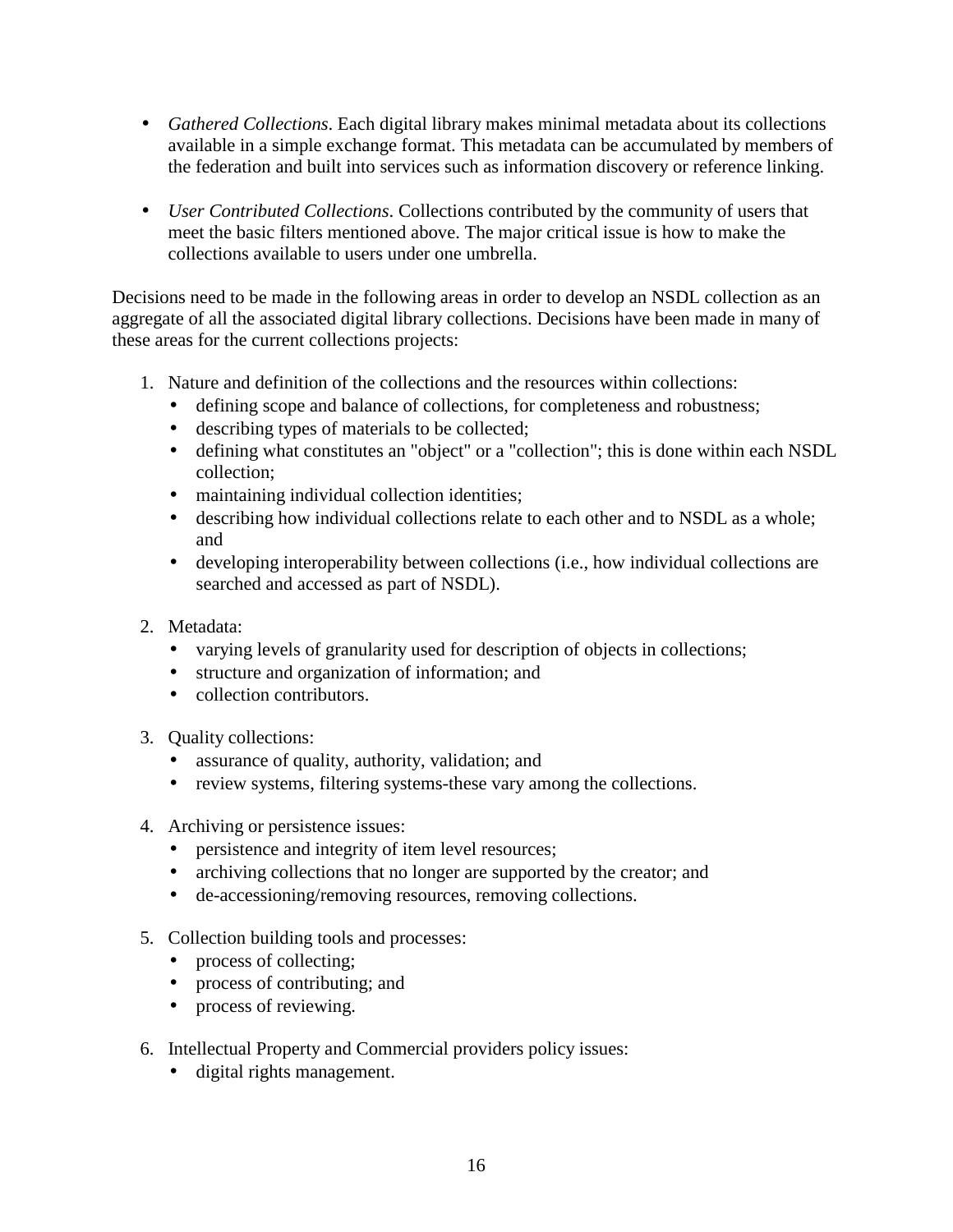The immediate short-term goals of the Collections Working Group are to:

- Create a document that articulates a collection development policy so contributors and users understand the relevance of individual collections to the overall NSDL. This scope document should include the content scope, which is any type of digital resource that can be used or reused/purposed to facilitate learning in science, mathematics, engineering, and technology. Target users and providers are the science, mathematics, engineering, and technology educators and learners (which includes the research community) and creators of science, mathematics, engineering, and technology content and services.
- Provide collection support structure for new contributors.
- Help describe a set of services necessary to support developing collections (templates for collection development policies, frameworks for describing resources that support discovery)
- Establish a registry data template for users, harvesters, collection developers, resource developers, and collection producers to contribute to collections.
- Promote development of high-quality, relevant collections.
- Work with Standards Working Group to match appropriate metadata with content.
- Work with Evaluation Working Group to assess the quality, usability, and usefulness of resources.
- Work with collection developers to improve usability.
- Periodically assess individual collections for completeness, robustness and relevance.
- Assess NSDL Collection to identify gaps and development areas.
- Develop methodologies for monitoring and analyzing collection use for future collection building and collection scope and policy revision.

#### **D. STANDARDS**

While many standards are necessary for the successful functioning of a digital library, the Standards Working Group is focusing first on "metadata." Metadata, literally "data about data," is descriptive information about a resource. For example, the card catalog in a public library is a collection of metadata, including information about the author, title, subject, and publication date of the books and other resources in the library. Metadata facilitates the identification of relevant items very quickly without requiring the examination of all items available. The Standards Working Group has identified a general metadata approach for resources within the NSDL that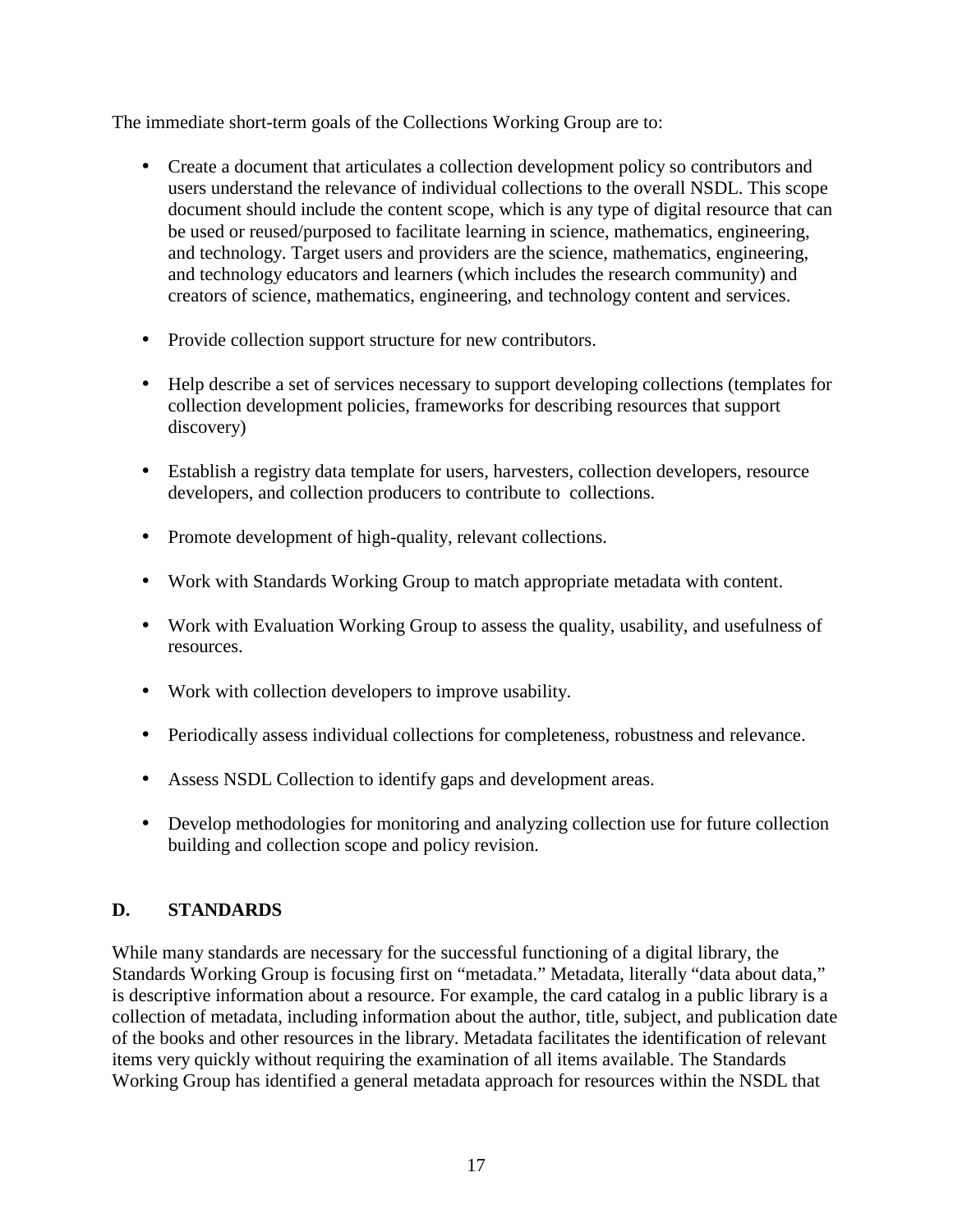should help people and computers find relevant resources by searching – as opposed to browsing the entire digital library until they find the right one.

The approach taken by the Standards Working Group relies on recognized metadata standards that can be used across diverse types of information, standards that will be maintained according to open processes. We understand that this approach does not necessarily take advantage of all the metadata used by the various NSDL collections. Instead, it focuses on what is generally "discoverable" across the various domains represented by the numerous NSDL projects.

As the NSDL effort involves the implementation of relatively new protocols and models for harvesting and managing metadata, it provides a potent test bed for advanced metadata research. The Standards Working Group expects not only to provide answers to NSDL projects, but also to pose questions to the research community, especially in the following areas:

- metadata harvesting, including associated protocols;
- technical requirements for wrappers;
- syntactic bindings and schema; and
- metadata elements for support of education and training.

The Standards Working Group has set the following as goals.

- Consider and specify the metadata standard that best facilitates discovery of resources in the NSDL.
- Provide a mechanism within the metadata for referencing quality and educational standards describing resources in the NSDL.
- Work with the Evaluation Working Group to ensure that metadata usefulness is included in evaluative studies of NSDL.
- Explore ways to provide consulting services to NSDL projects seeking to use metadata for the first time or improve their use of metadata.

In the near term, the Standards Working Group will consider:

- technical interoperability standards for syntactic bindings and schema;
- strategies for management of metadata records that change over time (e.g., version descriptions for the same object); and
- strategies for managing changes to the specified set of metadata to which we will map.

#### **E. SERVICES**

The Services Working Group is an essential component of the NSDL, supporting its key motivations of enhancing learning and teaching, providing value to knowledge-seeking users in the education community, and developing a production system that will debut in September 2002. The Services Working Group is distinct from the NSDL Program Services funding track, although some participants may play a role in both groups. The Services Working Group envisions a role that not only collaborates with other working groups but also administers unique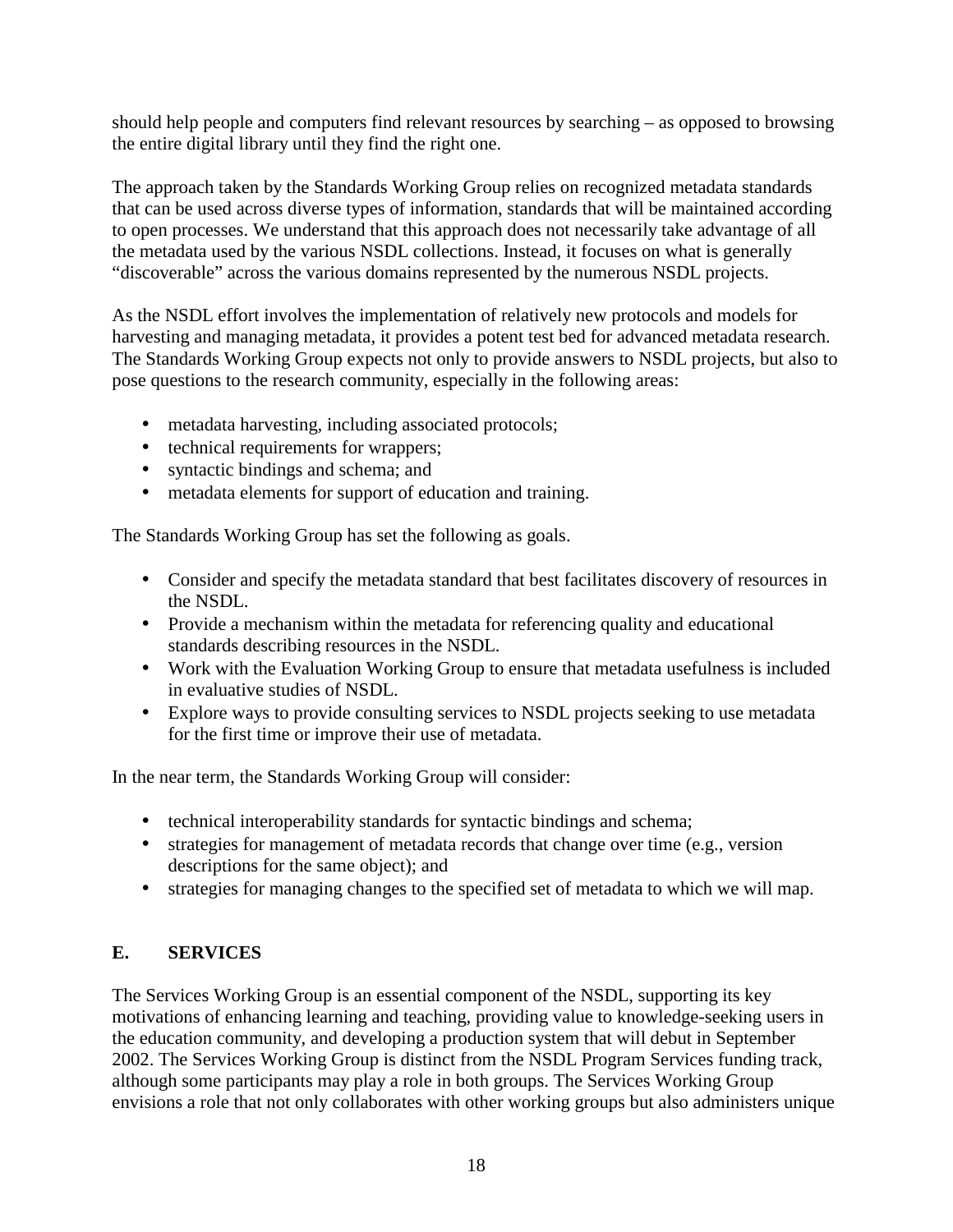responsibilities. The collaboration role may extend to providing services that facilitate communication between working groups as well as addressing needs that involve the purview of more than one group. The Services Working group will also address issues that do not cross cut (e.g., define and possibly providing usage enhancement services that are not met by any existing NSDL participant). All activities of the Services Working Group should reinforce and enable the distributed nature of the NSDL as well as facilitate users' experience.

 The Services track brings together 10 unique projects that form the core of services NSDL will offer to patrons and project participants. The activities of the projects in the Services track cannot, however, address every possible service the NSDL will need to debut effectively. Building upon these core services, however, the Services Working Group can advise other working groups and the NSF on necessary and missing services. Through these duties, both the Services track projects and the Services Working Group provide necessary adhesion interwoven between users, collection providers and CIS. Services can hold the layers of the NSDL together and provide visible "icing on the cake" services to patrons.

As a collaborator, Services will need to work closely with the Evaluation, Community/Education/Pedagogy, Standards, Technical Infrastructure, and Collections Working Groups to identify additional services needed. These points of collaboration can occur in all stages of service development: identifying services needed, designing services to reflect recommendations and specifications, implementing services, and evaluating services' efficacy. Collaborations with other working groups include:

- Technical Infrastructure should work with Services to develop an inventory of services required to debut the NSDL in 2002. Comparing this list to funded services, gaps should be identified. Then, requirements for third party providers should be developed. Finally, providers of needed services should be sought. The Technical Infrastructure Working Group may wish to work with the Services Working Group to develop operational guidelines that will accommodate NSDL growth and progress.
- Collections and Services may work together to identify specific services needed to allow users best access to NSDL collections. These services may include creation of an inventory of currently accessible resources paying particular attention to the ratio between free and fee-based resources, identification of new sources of material to address gaps in the collections, articulation of requirements a collection or service provider must have met in order to participate when the door opens in September 2002, and providing information services to respond to queries from potential collection providers. Due to the dynamic and federated structure of the NSDL, services that collect info about repurposing of objects and enable the combination of materials from multiple collections should be explored.
- Community/Education/Pedagogy will require specific services to support community development and to enable further dialogue about the purpose and impact of the NSDL (e.g., patron forums, email lists, chats, user reviews, etc.). Perhaps the first priority of this collaboration is to examine services relating to garnering community interest. The Services Working Group would like to assist with identifying distinct user groups, paying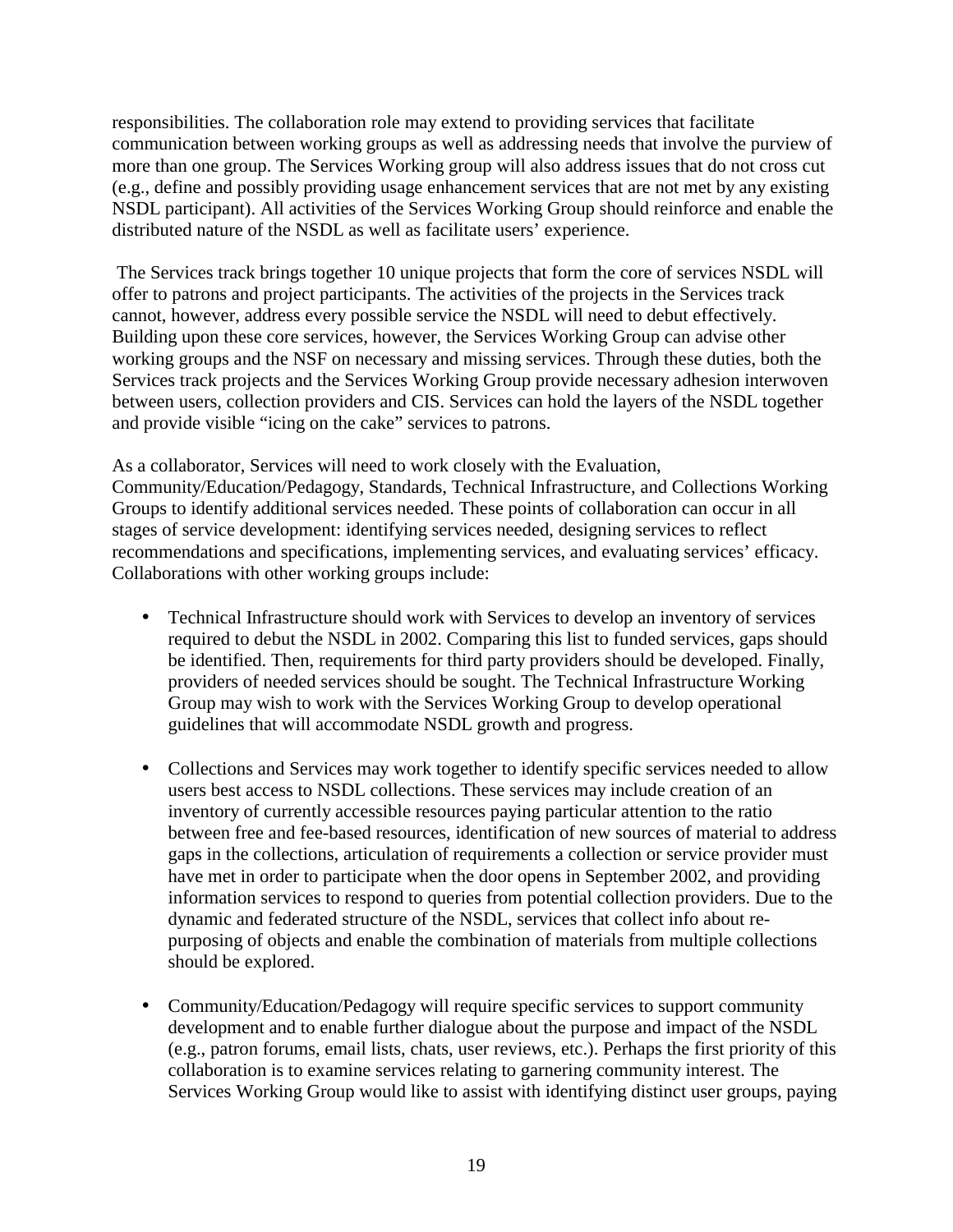special attention to the NSDL's mission to appeal to diverse user groups and address issues of technology disenfranchisement. In addition to taking part in outreach activities, priority should be given to cultural usability issues such as Web Accessibility Initiative usability standards, classification by Native American schemas, and multilingual support.

- Standards will require services to resolve issues relating to the collection of personal data as a way to customize information delivery and better help NSDL to meet user needs. Adoption of a particular set of metadata standards for federated collection will enable a suite of services. If deemed appropriate, the Services Working Group will serve as liaison to non-member collections inquiring about NSDL metadata standards and crosswalks. Many requisite standards will be developed as core services: harvesting, persistence, protocol mediation. These services most likely fall within the realm of Technical Infrastructure and/or CIS.
- Evaluation may call upon the Services Working Group to develop strategies to assess market viability and quality of services provided as well as measures of patron satisfaction. If commercial services are perceived as having more value than the NSDL, sources of that value need to be identified and recommendations need to be made to appropriate NSDL entities. Internal evaluation of NSDL should identify gaps in services and recommend ways to address gaps. The results of this gap analysis may form the basis for discussion with Technical Infrastructure regarding recommendations for funding of new services. Likewise, Evaluation and Services may work together to interpret the output of user evaluations and how this is fed back into system design.
- Services add value for NSDL patrons and make use of the NSDL distinct from and preferred to similar tools. As an advocate for users, the Services Working Group should lead efforts that aid the user experience and maintain a high level of service quality. These efforts must include services that support teaching and learning with the various data types included in the NSDL. The service tradition of the physical library is still appropriate and may even be more important in the NSDL than in other tools; services allow a traditional library to go beyond a repository. In the traditional library, the most valuable services involve patrons interacting with librarians. Patrons may need assistance in selecting information, with seeking informal information, and with connecting with other users. The protection, continuation, and facilitation of these social interactions may allow the NSDL to remain distinct from other digital library resources.

One element of the traditional library that will require serious attention is the existence of the NSDL help desk or "Virtual Reference Desk." At this point, no project or group has been given the responsibility of fielding user inquiries about content, use, or basic navigation. Since the NSDL has an intended initial audience of all levels of students and instructors, one of its applications is the enhancement of independent learning. The NSDL will need to be sure that basic elements of the user experience are not neglected. For many patrons, dynamic materials and various media types may be unfamiliar. Teaching and learning tools for this media should be developed. Also, given that the NSDL is a new tool, some patrons may not be clear about its purpose and scope. Consideration should be given to having the Services Working Group aid in the development of user tutorials and training modules that are designed to enhance user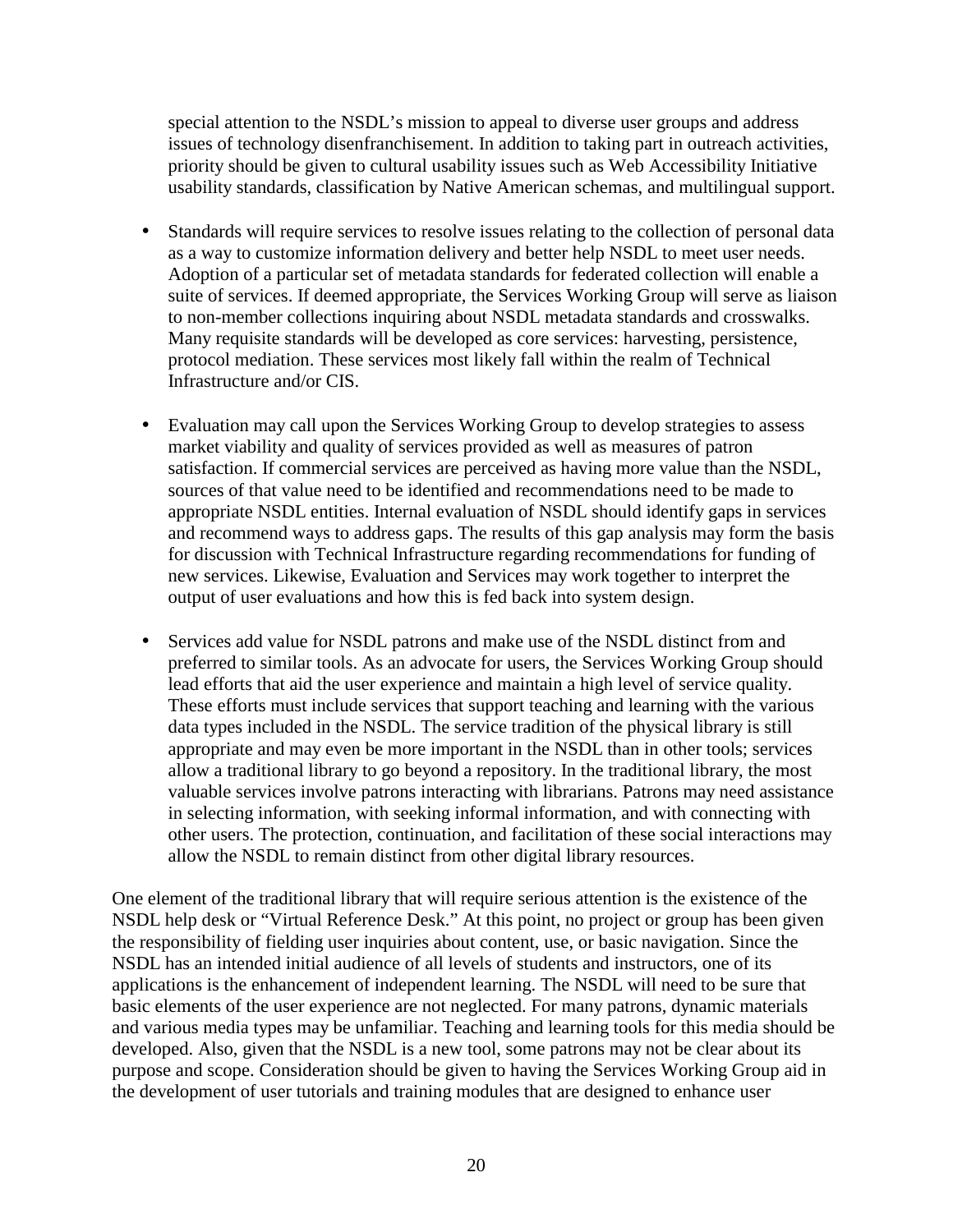experience. In some instances and for some communities (e.g., K-12 teachers), outreach services in the form of training workshops may need to be provided.

It is valuable to remember that the NSDL is more than a "digitized" library. The NSDL exposes its users to vast holdings of digital information resources, such as the terabytes of data stored at government archives. Some of these resources include data sets that require visualization and analysis in order to be used. Today the data are delivered via the Internet mostly through derived images, which still require interpretation. Soon technologies will extend the visualization of these data to the user's desktop. This delivery capability presupposes that the user will know what to do with these data. One of the services implicit in the NSDL as a digital library is the promotion of public "data literacy." NSDL users will need to acquire the ability to visualize and analyze digital resources made publicly available through the NSDL. The Services track should promote data literacy through software tools that bring data visualization and analysis capability to the user, and through informational and instructional content development about digital data and information interpretation and use. The NSDL, as a next-generation of digital libraries, will need to facilitate and accommodate the new generation of data-savvy library users.

#### **F. EVALUATION**

The Evaluation Working Group considers evaluation broadly, and sees it as an activity that impacts most if not all of the functions of the NSDL. In particular, formative evaluation addresses the planning and implementation aspects of the NSDL, from assessing the needs of potential users, to designing the user interface and testing it with users. Additionally, evaluation addresses the impact of the project more broadly from the specific user, to a system of users, to its impact on SMET education at all levels of education: secondary and post secondary, formal and informal. Driven by stakeholders and participants interests, evaluation activities also relate to selection of the library's holdings and evaluation of their quality. Finally, evaluation must examine the impact of the library on student learning. In these many roles, evaluation must be an integral part of the CIS from earliest design stages through development and operation of the NSDL.

We anticipate that evaluation of the NSDL will by necessity be multi-method in nature. Methods (e.g., focus groups, survey, interview, and observation) will all be employed in order to respond to various evaluation needs and questions. Evaluation should build on the existing though nascent evaluation efforts already undertaken under the auspices of NSF DLI - 2 funding and other funding supporting digital library efforts.

The purpose of the Evaluation Working Group is to ensure that participatory and stakeholder evaluation principles are integrated into the development and implementation of the NSDL. In particular, the goals of the working group are to:

- disseminate evaluation resources and findings from existing digital library and related projects;
- facilitate sharing of evaluation instruments, methods, procedures, and expertise across NSDL projects;
- educate NSDL participants about implementing evaluation;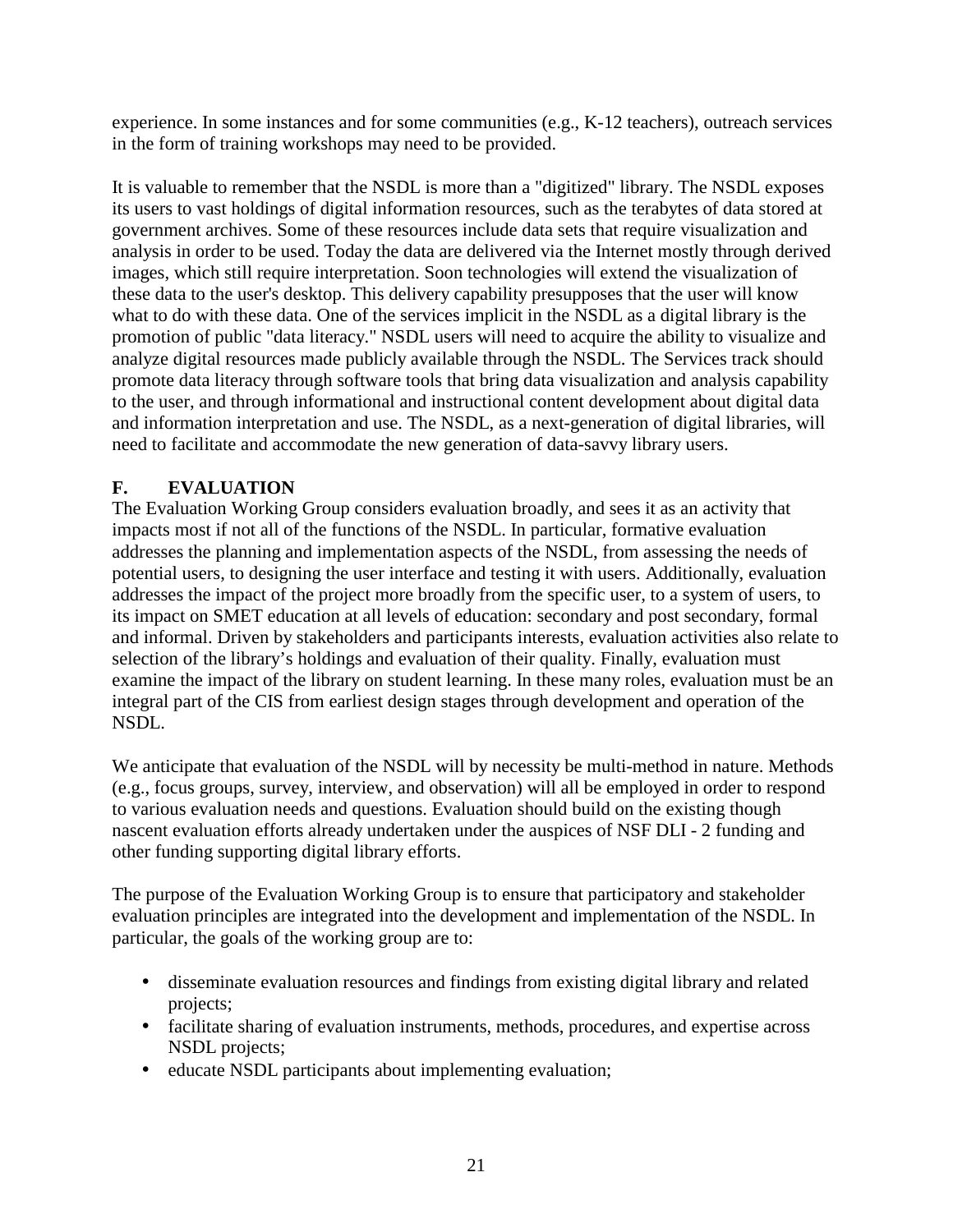- help working groups (Collections, Standards, Services, etc.) to implement evaluations to help further their own work (e.g., assess the quality, usability, and usefulness of resources or services);
- facilitate formative (and summative) evaluation acrossNSDL participants;
- support NSDL participants' evaluation efforts by supplying expert consultation;
- recommend/develop planning processes, methods, tools, and guiding principles for an NSDL evaluation; and
- conduct a meta-evaluation that addresses the NSDL as a whole.

Given the breadth and scope of the NSDL, it will be necessary to develop a meta-evaluation model for the entire enterprise. Meta-analysis refers to a process by which common measures are identified and tracked across various studies, reports, and research projects. We have adopted this framework as a means for integrating the data collected from multiple projects in order to create an overall picture of the NSDL and as the basis from which to think about identifying best practices in a SME&T education digital library. Five levels have been identified for this evaluation model:

- 1. documentation
- 2. formative
- 3. worth of objectives
- 4. immediate impact
- 5. long-term impact

The process of evaluation and meta-evaluation will require creation of a central resource to support the work of digital library evaluation. Evaluation of digital libraries is a new focus for educational evaluation and as such will require new methods, new tools, and new combinations of existing evaluation methods and tools be utilized in an effective evaluation of this innovation. As such, the working group identified two priorities for the NSDL:

- create an organizational structure to coordinate the evaluation efforts of the NSDL in relation to individual digital library projects; and
- establish mechanisms to support evaluation efforts of individual digital library projects by initiating a center that collects and disseminate evaluation resources. This center would also promote formative peer/expert reviews for participating digital library projects.

Through the evaluation process, indicators of success will be identified through documentation or measurement of:

- effectiveness of collaboration across and among the NSDL member libraries;
- impact on and use by the SMET education community;
- impact on changes in teaching and evaluation practices; and
- impact on changes in student learning.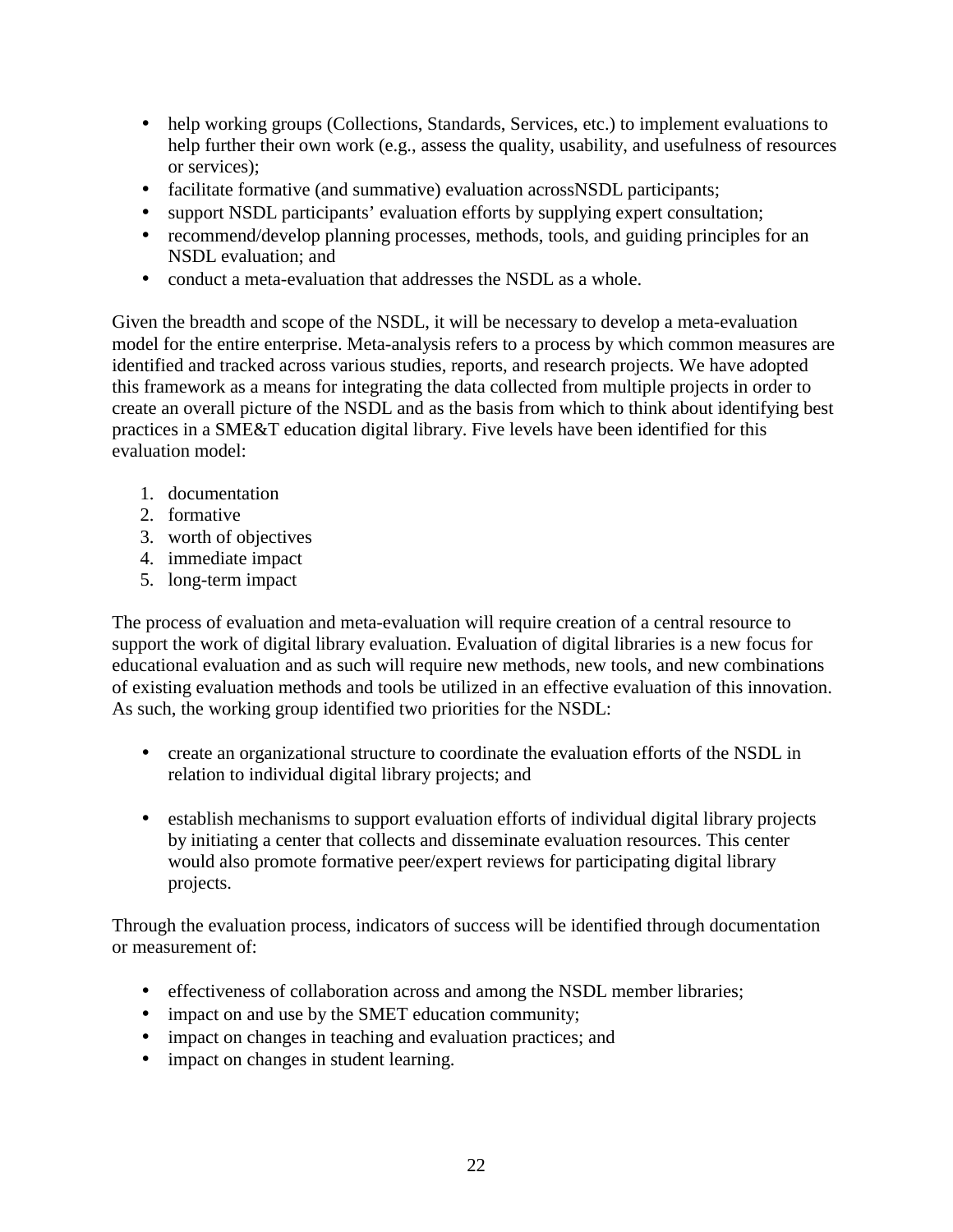#### **G. TECHNOLOGY**

The overarching technical purpose of the Core Integration System is to provide a framework on which the various components of the NSDL will coalesce to form a powerful and coherent educational resource for the nation. To this end, the principal goals are:

- *Collection building*. Help contributors with small or large collections and digital libraries integrate their resources into NSDL, with selectable levels of interoperability.
- *Services*. Identify the core capabilities required to implement user services, and build coherent services for users that unify the resources provided by the individual collections and digital libraries.
- *Portals*. Tailor the presentation of these services to suit the requirements of different users and groups of users.
- *Scientific education quality.* Ensure that high-level scientific and educational concepts and standards may be embodied in the structure of the library.

The architectural drivers used to guide analysis of the quality attributes of the architecture are:

- strong federation and interoperability resources;
- learner and educator productivity mechanisms; and
- ability to evolve.

This plan envisions the NSDL as a federation of heterogeneous, small or large collections and digital libraries, each of which potentially serves as a portal or gateway to the NSDL. This multiplicity of means for entering NSDL permits an unlimited variety of specialized services and tailored views onto the library's contents. The implication of this design is the absence of centrally prescribed user-level functionality. Indeed, the functional characteristics of NSDL are defined in large part to be the aggregated capabilities created by the many contributors to NSDL (with or without NSF funding). The technical infrastructure of the NSDL should be capable of supporting multiple portals with full access to all NSDL resources. While policy or consumer choice may result in a single "super-portal," this should not be dictated by the underlying technical infrastructure.

Given the distributed nature of NSDL components, it is essential that the technical infrastructure support interoperability at many levels. The term interoperability refers to the challenge of building coherent services for users, when the individual components are technically different and managed by different organizations. This requires cooperation at three levels: technical, content and organizational. Technical agreements cover formats, protocols, security systems so that messages, information discovery queries, metadata, and data can be exchanged, etc. Content agreements cover the data and metadata, and include semantic agreements on the interpretation of the messages. Organizational agreements cover the ground rules for access, for changing collections and services, payment, authentication, etc.

For collection building, there appear to be three approaches to interoperability: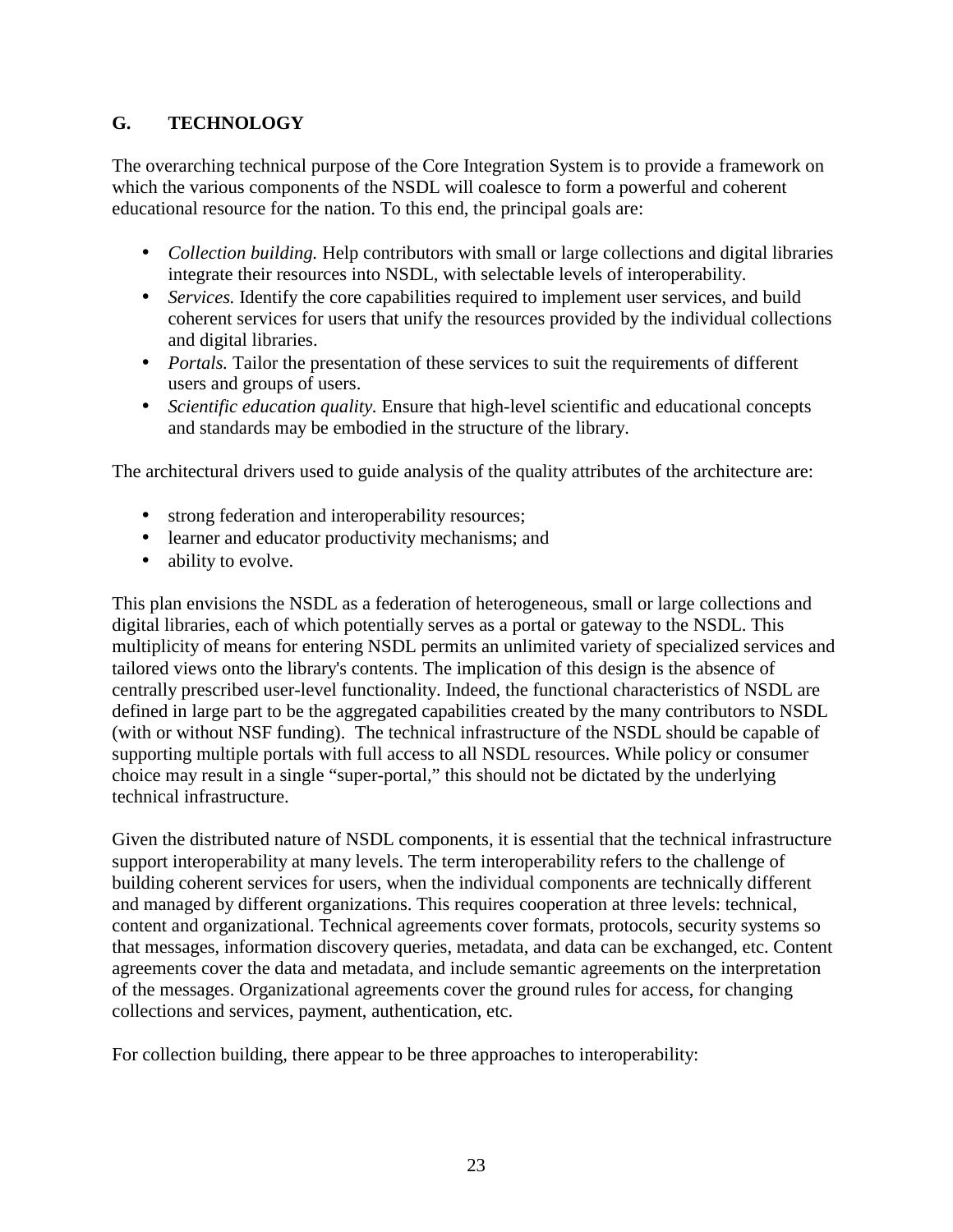- 1. *Federation.* The conventional approach to interoperability is for a group of organizations to agree that their services will be built to certain specifications (which are often selected from formal standards).
- 2. *Harvesting.* Each digital library makes minimal metadata about its collections available in a simple exchange format. This metadata can be accumulated by members of the federation and built into services such as information discovery or reference linking.
- 3. *Gathering.* If the various organizations are not prepared to cooperate in any formal manner, a base level of interoperability is still possible by gathering openly accessible information. The premier examples are the web search engines.

The technical infrastructure of NSDL must also support an array of services. The following list is a summary of the major services that are desired for the NSDL.

**Information discovery:** This includes both searching and browsing. Searching is one of the primary services that the NSDL must provide. Moreover, the search capabilities must be suitable for the NSDL's various levels of science education. Searching for learning resources is likely to include:

- free-text (keywords);
- metadata fields, e.g., learning objects metadata, Dublin Core, pedagogical, and domain specific subject headings;
- mechanisms to deliver scientific and instructional content or references to such content; and
- enrichment of search through subject thesauri and controlled vocabulary

Access to the NSDL is likely to be through a combination of searching and browsing. Browsing will be possible both through the metadata records and through the contents of repositories.

Catalogs and indexes are tools for information discovery. To build them, the NSDL working groups will need to collaboratively define standards for information discovery queries, metadata delivery, and data delivery Additionally, the NSDL will need to provide:

- specifications for, and methods to register, metadata that adheres to core standards about resources;
- methods to submit pointers to metadata for harvesting;
- methods to suggest resource for cataloging through crawling;
- tools for creating crosswalk(s) to core metadata standards; and
- tools for tagging collections according to core metadata standards.

Other related services include:

- archive metadata to distributed sites;
- publish search interface(s) including query format(s) and response format(s);
- publish metadata interface mappings;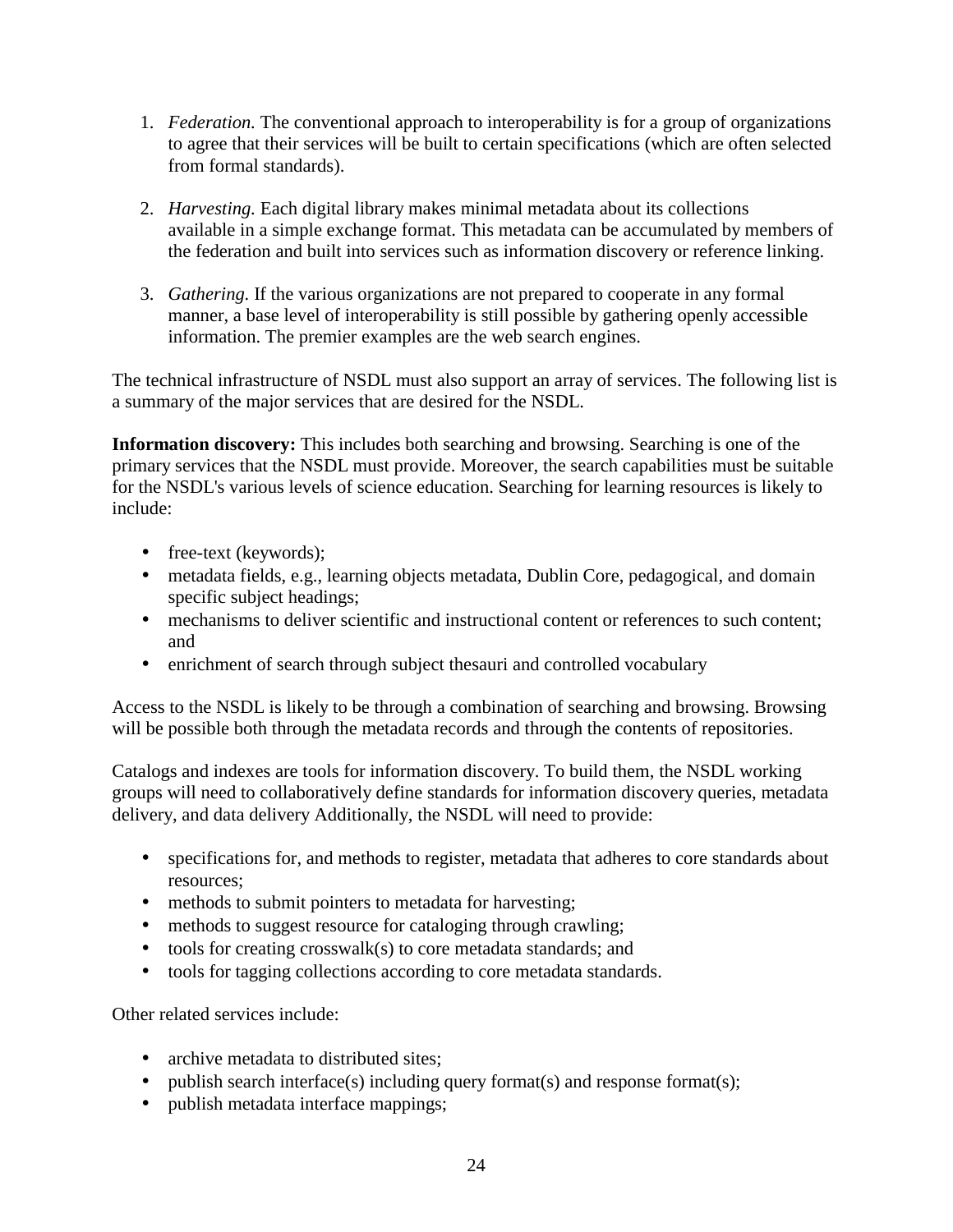- metadata retrieval engine(s); and
- publish source metadata (i.e., information about collections).

The specification of metadata standards must include the definitions of the fields, the semantics of information in those fields, and the syntax of encoding schemes (e.g., XML or RDF) for NSDL digital library. In most circumstances, standard metadata schemes will be used.The NSDL will need to hold static information from each NSDL digital library partner as well as develop mechanisms for accommodating changing standards as the NSDL evolves.

To support the integrative study of science, mathematics, engineering, and technology, the NSDL should include services for the integration of metadata across multiple and cross curricula, including:

- services to describe the NSDL 'collection of collections' (meta-catalog);
- synonyms (controlled vocabulary) to describe the semantic unification of collections;
- meta thesauri and attributes for a knowledge management framework;
- semantic registry for attribute relationships; and
- data and metadata for annotations and discussions in general, e.g., quality review, informal feedback.

In the longer term, the NSDL infrastructure will need to expand this integration of metadata into a full knowledge management service. This would support, for example, federation of collections achieved by mapping from a concept space to the attributes chosen by a particular collection. The mapping could be done independently of the legacy collection, but does require consensus between the NSDL community and the scientific disciplines on an appropriate set of concepts. In practice, we would expect each scientific discipline to define its own concepts. This is a generalization of crosswalks to work from attribute space to concept space.

**Content Delivery.** The NSDL must be able to deliver all forms and formats of scientific and educational materials to every category of user, knowing that the level of expertise and the technical resources available to users differ enormously. In particular, the NSDL architecture must provide:

- mechanisms to deliver scientific and instructional content or pointers to instructional content on remote digital library repositories to users; and
- repository services for storage and archiving of resources

Curatorial services are required for archiving and maintaining collections over long periods of time, including 'out-of-print' scientific collections or legacy learning resources.

**Access Control.** The NSDL must provide services to control access to materials, including both authentication and authorization services. These include:

- identification and protection of non-free learning resources;
- identification of users with personalized access rights;
- authentication of user identity;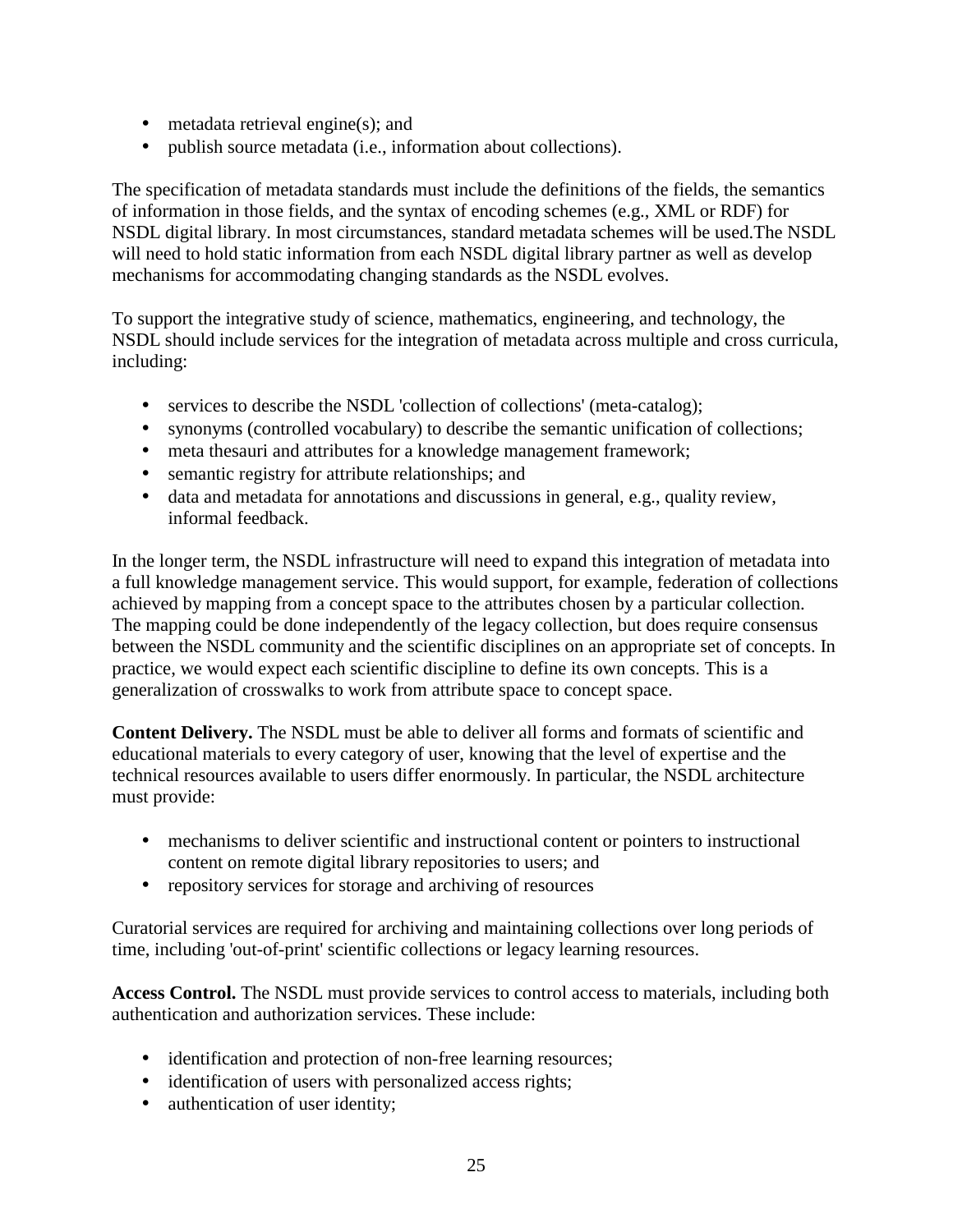- creation of identity information for purpose of enabling access rights; and
- methods of authorization and access control.

**Community.** A set of tools and resources for community interactions is required, including:

- community discussion tools in general, e.g., for discussion of learning elements;
- support formation of ad-hoc on-line learning communities; and
- archive discussions.

**Services to Manage the NSDL**. The NSDL architecture will include tools to manage and enhance the library. They include evaluation:

- implement tools and mechanisms for evaluating learning resources according to agreed standards;
- publish default evaluation standards; and
- publicize "best of SMETE" as references and benchmarks for evaluation;

They also include traffic management:

- collect and analyze data relating to users and use patterns; and
- implement a user tracking mechanism based on an agreed standard

**Portals and User Interfaces.** The technical infrastructure must support a multiplicity of portals and user interfaces. Given the need to support science education from "K to gray," and communities ranging from pre-school students to teachers to researchers, the overall NSDL must clearly be able to accommodate a huge range of user experiences. Moreover, in order to build on the community of NSDL users, portals and user interfaces will need to be extensively customizable by community members seeking to present their own specialized view into the available materials. Finally, unique resources, such as interactive simulations, will almost by definition require unique user interfaces, which must be supported by the underlying technical infrastructure.

**Scientific Education Quality**. A number of dimensions affect to the issue of quality, including:

- quality of the scientific content;
- longevity, persistence, and archivability; and
- authenticity of material (e.g. it has not been fraudulently altered)

One problem is that there is no possibility of a clear, single rating for quality. Instead, quality is cumulative, based on a set of "endorsements" of varying types, including:

- curatorial this type of endorsement is based on organizational integrity and reputation (e.g. the material is from the Encyclopedia Britannica);
- formal Review this is the standard peer review process used in journal publication;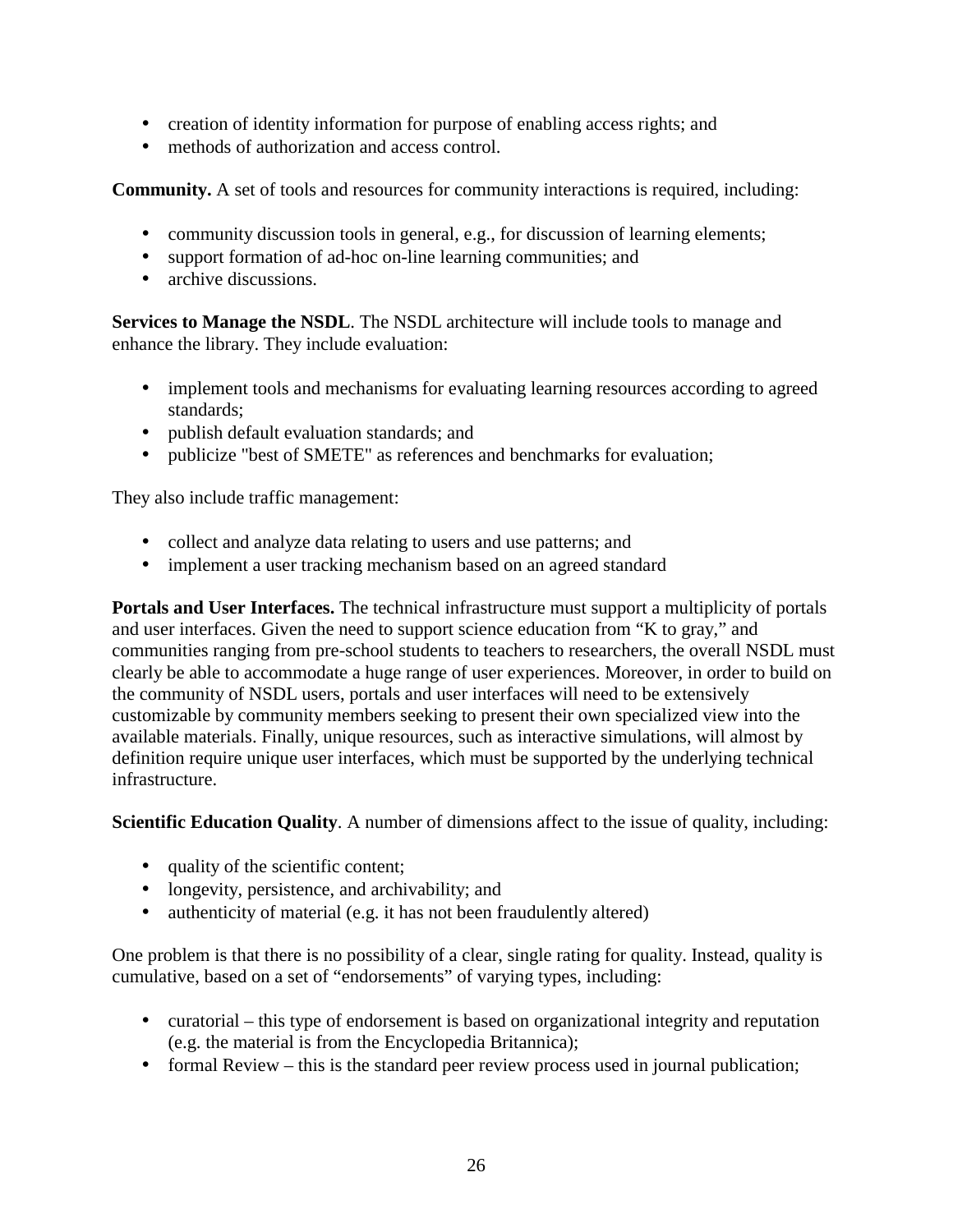- informal feedback this is user-level review of the type found at Epinions.com or the book reviews at Amazon.com; and/or
- statistical analysis examples include citation analysis, frequency of web links, and other algorithmic rankings.

**Functional Specifications.** These technical requirements outline the basic system-level functional specifications that the overall NSDL should support (i.e., the baseline of the core NSDL). A summary of these functionalities includes**:** 

- 1. Search
	- Search for learning resources
		- $\blacksquare$  free-text (keywords)
		- metadata fields, e.g., learning objects metadata, Dublin Core
		- **pedagogical**
		- domain-specific subject headings
	- Enrichment of search through subject thesauri and controlled vocabulary
	- Browse through contents of repository
- 1. Metadata
	- Services to describe the NSDL 'collection of collections' (meta-catalog)
	- Synonyms (controlled vocabulary) to describe the semantic unification of collections
	- Meta thesaurus and attributes for a knowledge management framework
	- Semantic registry for attribute relationships
	- Metadata for annotations and discussions in general, e.g., quality review, informal feedback
- 2. Content Delivery
	- Deliver instructional content or pointers to instructional content on remote digital library repositories to users
	- Repository services for storage and archive of learning resources
- 3. Rights Management/Authentication
	- Identification and protection of non-free learning resources
	- Identification of users with personalized access rights
	- Authentication of user identity
	- Creation of identity information for purpose of enabling access rights
- 4. Cataloging
	- Specify *minimal* core standards for metadata
	- Method to register (upload) metadata that adheres to core standards
	- Method to submit pointer to metadata for harvesting
	- Method to suggest resource for cataloging through crawling
	- Tools for creating crosswalk(s) to core metadata standards
	- Tools for tagging collections according to core metadata standards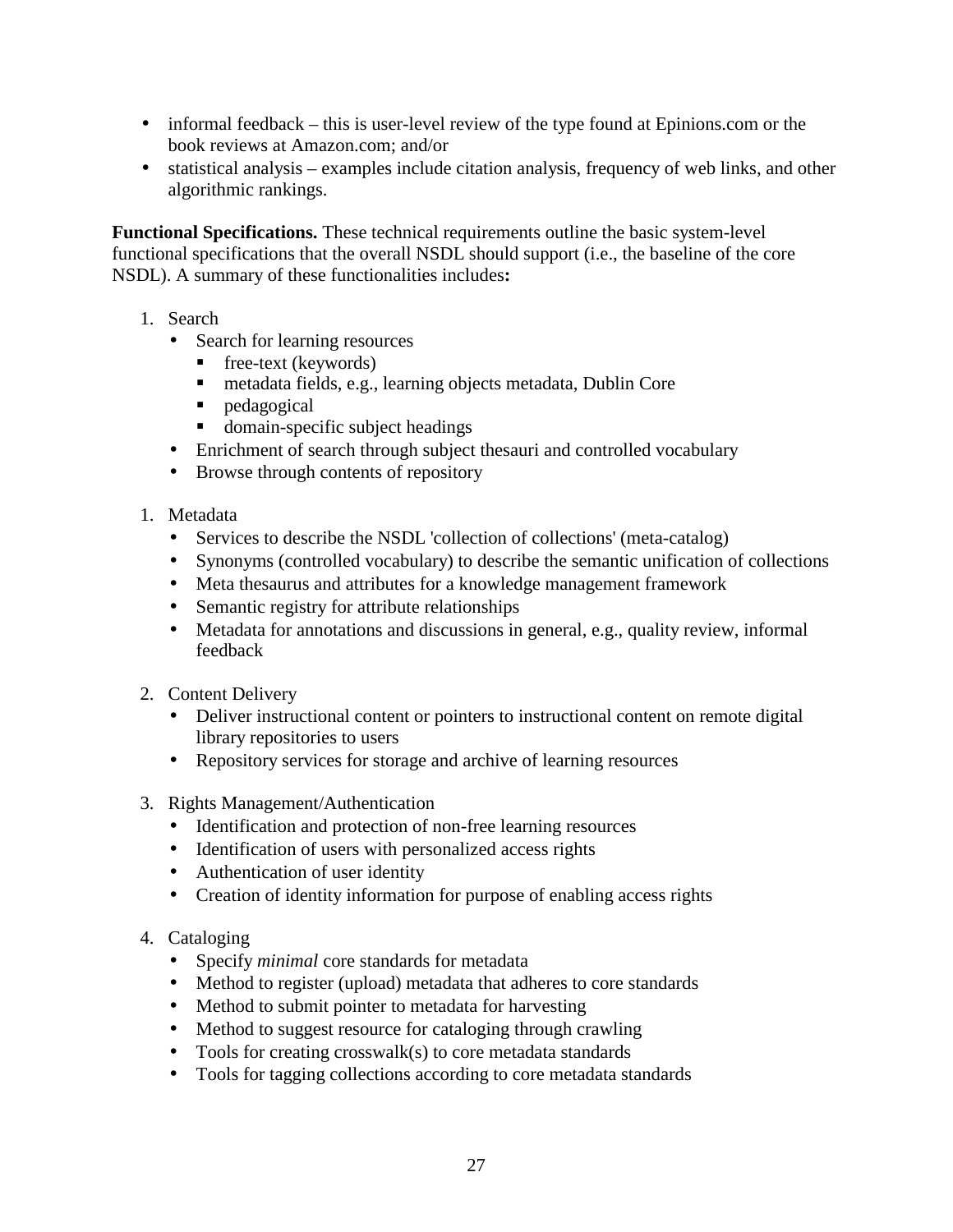- 5. Community
	- Community discussion tools in general (e.g., for discussion and informal feedback of learning elements)
	- Support formation of ad-hoc on-line learning communities
	- Archiving of discussions

#### 6. Evaluation

- Implement tools and mechanisms for evaluating learning resources according to agreed standards
- Publish default evaluation standards
- Publicize "best of SMETE" as references and benchmarks for evaluation
- Federated tools for structured annotation, e.g., formal feedback, endorsement
- 7. Traffic Management
	- Collect and analyze data relating to users and use patterns
	- Implement a user tracking mechanism based on an agreed standard
- 8. Curatorial
	- Archive 'out-of-print' collections or legacy learning resources
	- Support methods to 'archive' learning resource
	- Support analysis of "quality" of documents in collection through some form of document tagging or annotation
- 9. Systems Interoperability
	- Archive metadata to distributed sites
	- Publish search interface(s) including query format(s) and response format(s)
	- Publish metadata interface mappings
	- Metadata retrieval engine(s)
	- Publish source metadata, i.e., information about collections
	- Facilitate retrieval of learning objects and collections from distributed, remote repositories and vice-versa
	- Publish standard procedure for backup and disaster recovery
- 10. Systems Operation
	- Support distributed data access mechanisms, e.g. HTTP, FTP
	- Tools for bulk-loading collections and collections metadata into core

11. Governance

- Tools to support governance of NSDL community
- 12. Education and Instruction
	- Create logical links to cross and multi-disciplinary collections
	- Clearinghouse for teacher training in SMET education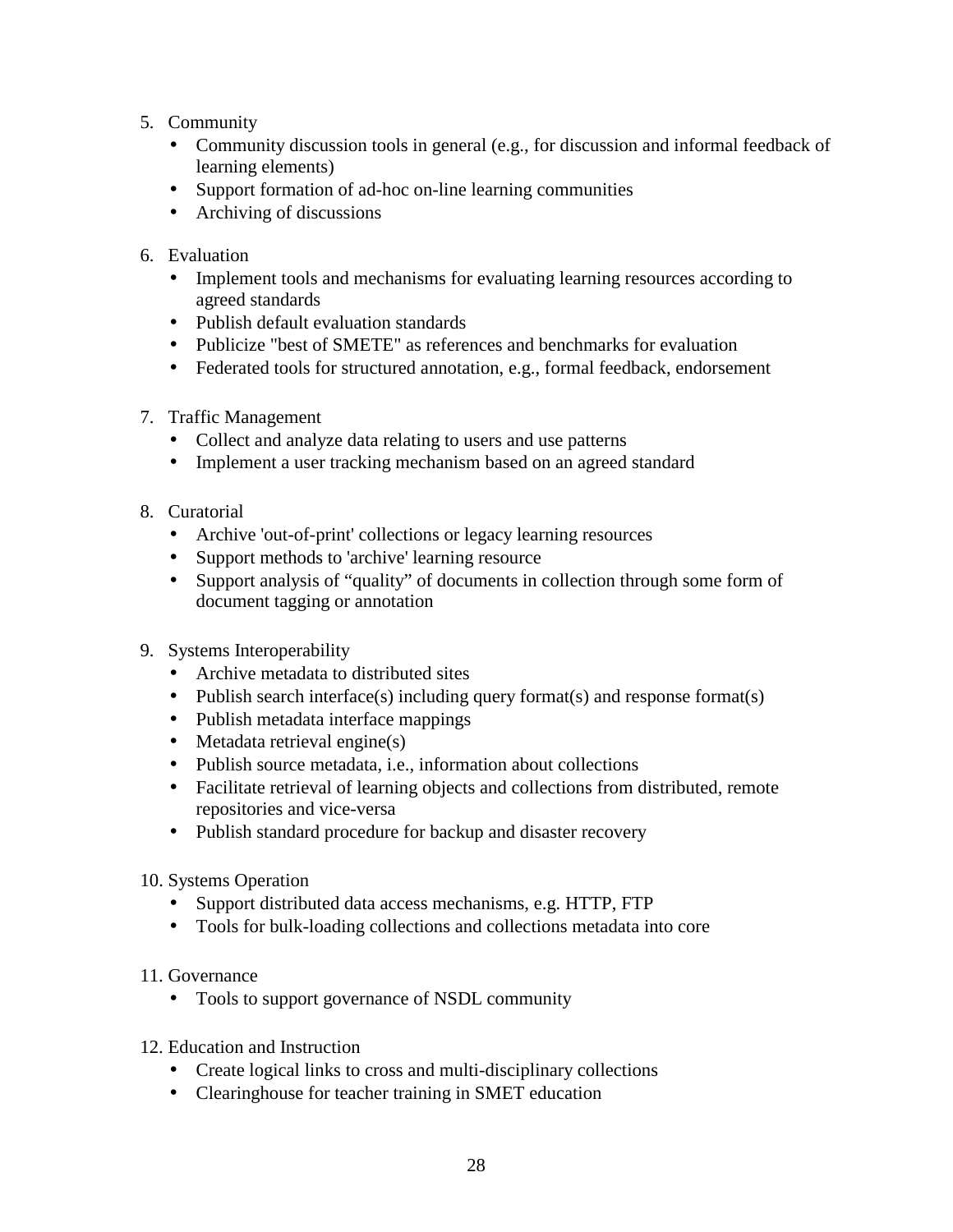### *IX. NSDL Action Plan*

Development of the comprehensive NSDL will require a phased approach from initial design to implementation. In the current, preliminary phase, six CIS awards have been made to *construct prototype portals, conduct initial tests of features and representative services, and report on the results of this work to NSF (NSF 00-44)*. Thirty-six other awards have been made to support development of collections, services, and targeted research. During this inaugural year, communication and governance mechanisms have been established to enable the 42 funded projects to develop a collective vision and strategy for developing an integrated library (e.g., Community Center at [www.smete.org;](http://www.smete.org/) Working Groups and Coordinating Committee authorized by the PIs of the original funded NSDL projects; this "white paper"). Funded projects are currently working independently to develop collections and services that will make the initial contributions to the distributed NSDL.

Phase I of construction of the NSDL is expected *to establish an operational digital library by September 2002 (NSF 01-55*). During this phase, the social and technical infrastructure must be established to support the essential functions of the NSDL. Existing partners must be fully engaged in developing the governance, communication, and technical structures needed to integrate their funded projects into a working library. It is the sense of the current NSDL PIs and the Coordinating Committee that at this early stage a strong governing body empowered to formulate policy and coordinate efforts is essential. This body must work closely with a central office or CEO empowered to make operational decisions needed to implement the distributed CIS technical infrastructure and to support the integration of the distributed collection and service networks. New partners, including those who are granted awards in the next funding cycle for NSDL and other potential contributors, will be incorporated into this effort. A plan to evaluate the NSDL and its impacts on learning should be developed and baseline information collected. In this phase, the focus is on building an operational library and engaging additional library builders.

In Phase II of construction, the NSDL is expected *to enrich the scale, scope, and functionality of the digital library by expanding its network of resource collections and introducing new valueadded services (NSF 01-55).* During this phase, a workable library exists, and the emphasis will be on continued growth of the contributor and user bases. A broad-based governance structure will be emplaced, allowing community guidance of the NSDL, and balancing the full diversity of user needs. The CIS design must be flexible enough to allow for rapid growth of the library, incorporating new collections and services with ease. During this phase, it will become increasingly important to engage the education community in using the library, to implement evaluation metrics, and to support library users and contributors.

Completion of this action plan rests on three strategies:

1. A NSDL community emerges from the current funded efforts and fully supports community-based governance including collective decision-making and volunteer activities organized by the Coordinating Committee and working groups.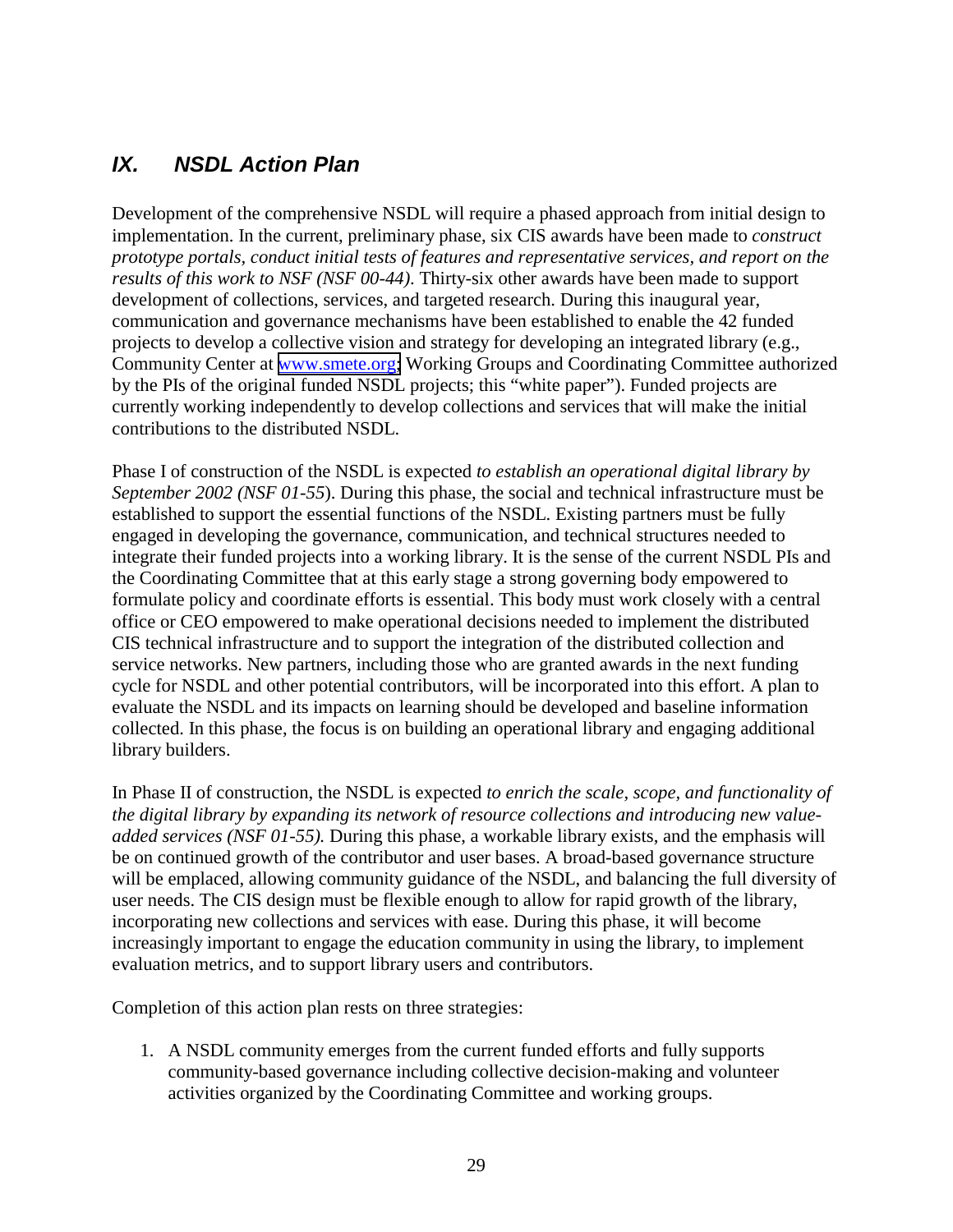- 2. The Core Integration Services are successful in creating an expandable platform for integrating new collections and services, and in supporting outreach needed to engage both building partners and the SMET education user community.
- 3. Partners come forward who are willing to become part of the NSDL community and develop the full range of collections, services, and library programs needed for SMET education.

The action plan envisions that volunteer efforts to establish policy and collaboration will be coordinated by the governance structure. The CIS will support this work with both technical and human infrastructure. A broad, disseminated effort by funded partners developing activities such as educational applications, evaluation services and user support services will enable maximum flexibility and creativity in developing the library. This will be balanced by the guiding oversight of the governance structure that can both encourage growth in new directions and coordinate the adoption of guidelines and common approaches where necessary.

# *Planning and Prototype Design 2000-2001 (current activities)*

**Establish collective NSDL effort from 42 funded projects** 

- Develop collective vision among funded partners for NSDL construction (Interim Governance)
- Design Core Integration Services to meet needs of funded partners (Interim Governance including CIS partners)
- Implement Interim Governance to enable initial collaboration and decision making (Funded partners)
- Explore governance, business, and intellectual property models (Working Groups)
- Engage funded partners in initial discussions to enable integration of funded pieces (Working Groups).
- Funded projects initiate work on library pieces (Funded partners).
- Develop proposal strategy to fund needed pieces for initial working library (Interim Governance)

# *Phase I Construction of an Operational Library: 2001-2002*

#### **Establish Community –Based Governance and Core Integration System to enable integrated distributed library.**

- Enable use of existing collections and services projects through core integration system (CIS and funded partners)
- Develop guidelines and tools for collaboration to enable broad participation in NSDL (Interim Governance, CIS, and service partners)
- Design and implement long-term community-based governance structure extending beyond funded partners (Governance working group and interim governance)